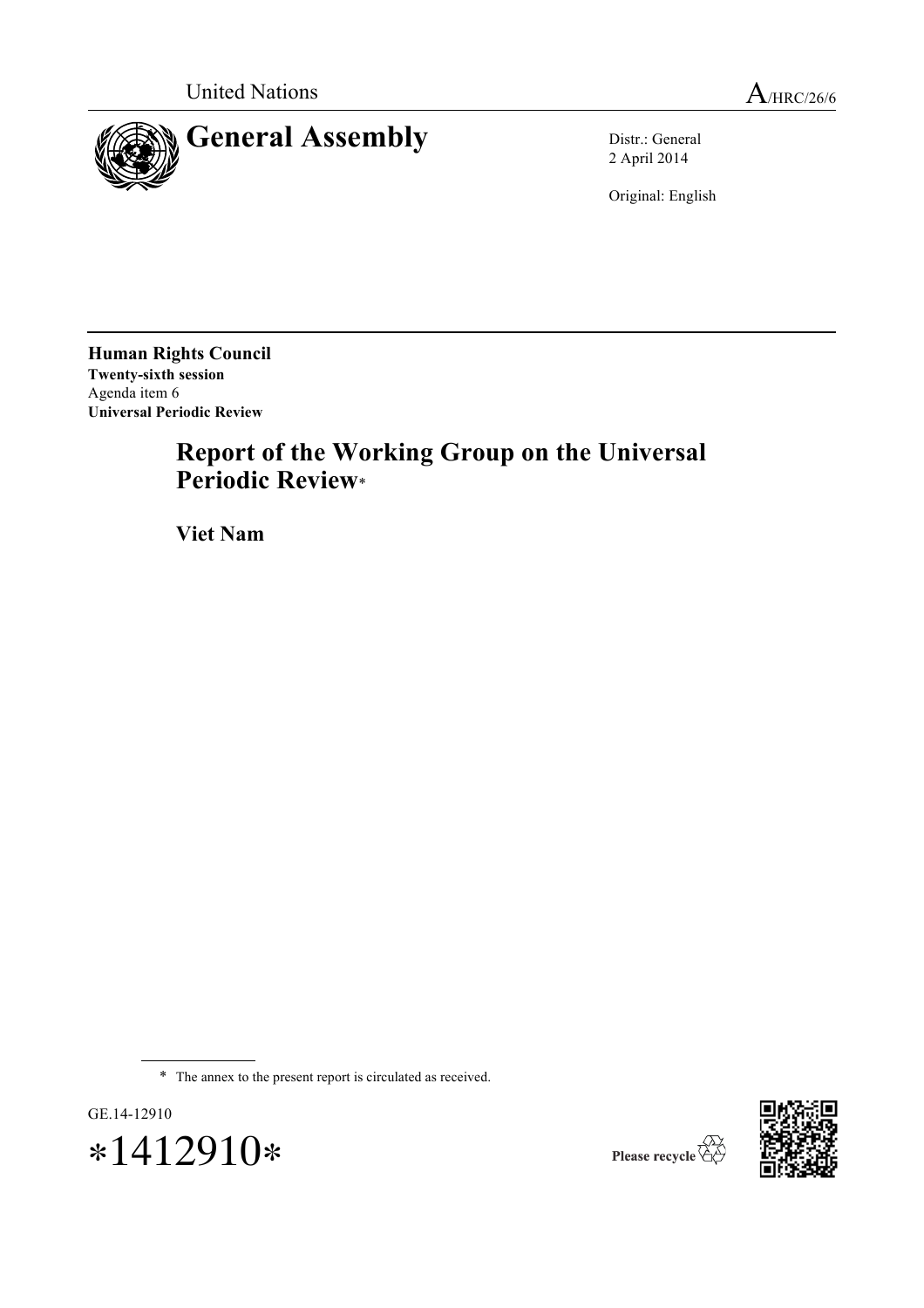# Contents

|       |    | Paragraphs  | Page |
|-------|----|-------------|------|
|       |    | $1 - 4$     | 3    |
| II.   |    | $5 - 142$   | 3    |
|       | A. | $5 - 18$    | 3    |
|       | B. | $19 - 142$  | 5    |
| III.  |    | $143 - 144$ | 14   |
| Annex |    |             |      |
|       |    |             | 28   |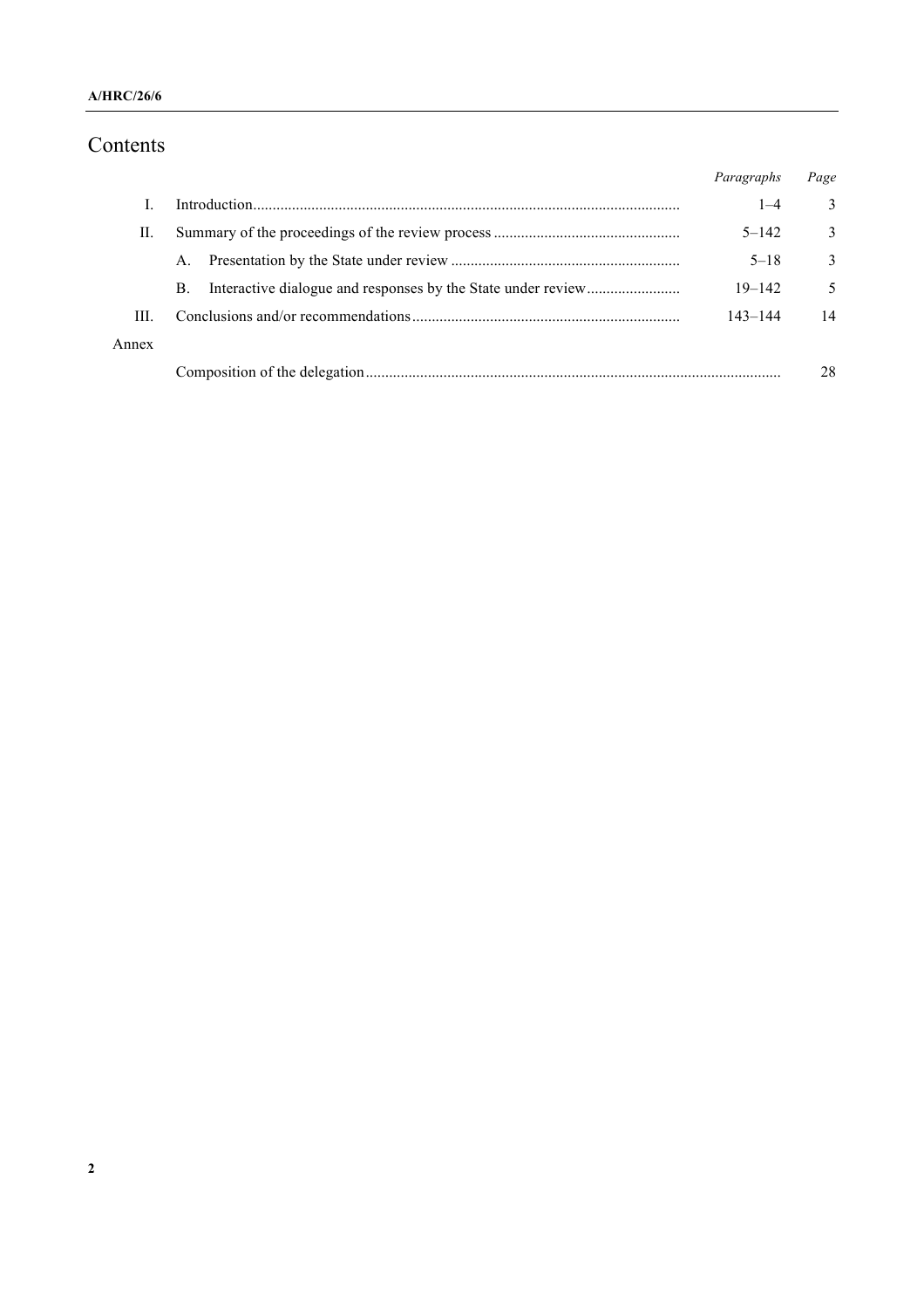# **I. Introduction**

1. The Working Group on the Universal Periodic Review, established in accordance with Human Rights Council resolution  $5/1$  of 18 June 2007, held its eighteenth session from 27 January to 7 February 2014. The review of Viet Nam was held at the 16th meeting on 5 February 2014. The delegation of Viet Nam was headed by Ha Kim Ngoc, Deputy Minister of Foreign Affairs. At its 18th meeting, held on 7 February 2014, the Working Group adopted the report on Viet Nam.

2. On 15 January 2014, the Human Rights Council selected the following group of rapporteurs (troika) to facilitate the review of Viet Nam: Costa Rica, Kazakhstan and Kenya.

3. In accordance with paragraph 15 of the annex to resolution 5/1 and paragraph 5 of the annex to resolution 16/21, the following documents were issued for the review of Viet Nam:

(a) A national report submitted/written presentation given in accordance with paragraph 15 (a) (A/HRC/WG.6/18/VNM/1);

A compilation prepared by the Office of the United Nations High Commissioner for Human Rights (OHCHR) in accordance with paragraph 15 (b) (A/HRC/WG.6/18/VNM/2);

(c) A summary prepared by OHCHR in accordance with paragraph 15 (c) (A/HRC/WG.6/18/VNM/3).

4. A list of questions prepared in advance by Belgium, Canada, the Czech Republic, Germany, Mexico, the Netherlands, Norway, Slovenia, Sweden, Switzerland, the United States of America and the United Kingdom of Great Britain and Northern Ireland was transmitted to Viet Nam through the troika. Those questions are available on the extranet of the universal periodic review (UPR).

## **II. Summary of the proceedings of the review process**

#### **A. Presentation by the State under review**

5. The Vietnamese delegation was led by Ha Kim Ngoc, Deputy Minister of Foreign Affairs, and was composed of 22 representatives from 11 government agencies, namely the Government Office, the Ministry of Foreign Affairs, the Ministry of Justice, the Ministry of Public Security, the Ministry of Labor, War Invalids and Social Affairs, the Ministry of Information and Communications, the Ministry of Planning and Investment, the Government Committee for Religious Affairs, the Committee on Ethnic Minority Affairs, the People's Supreme Court, and the Mass Communication and Education Department of the Central Committee of the Vietnamese Communist Party.

6. In its first UPR in May 2009, Viet Nam received 123 recommendations from 60 countries, 96 of which were accepted. To date, all accepted recommendations have been implemented in all domains, particularly the development of laws and policies on human rights, poverty reduction, sustainable economic development, social security, employment, education and health care, fundamental freedoms of citizens and the rights of vulnerable groups.

7. It has been the consistent policy of Viet Nam to respect, protect and promote all fundamental human rights and freedoms, and this has constituted the guiding principle for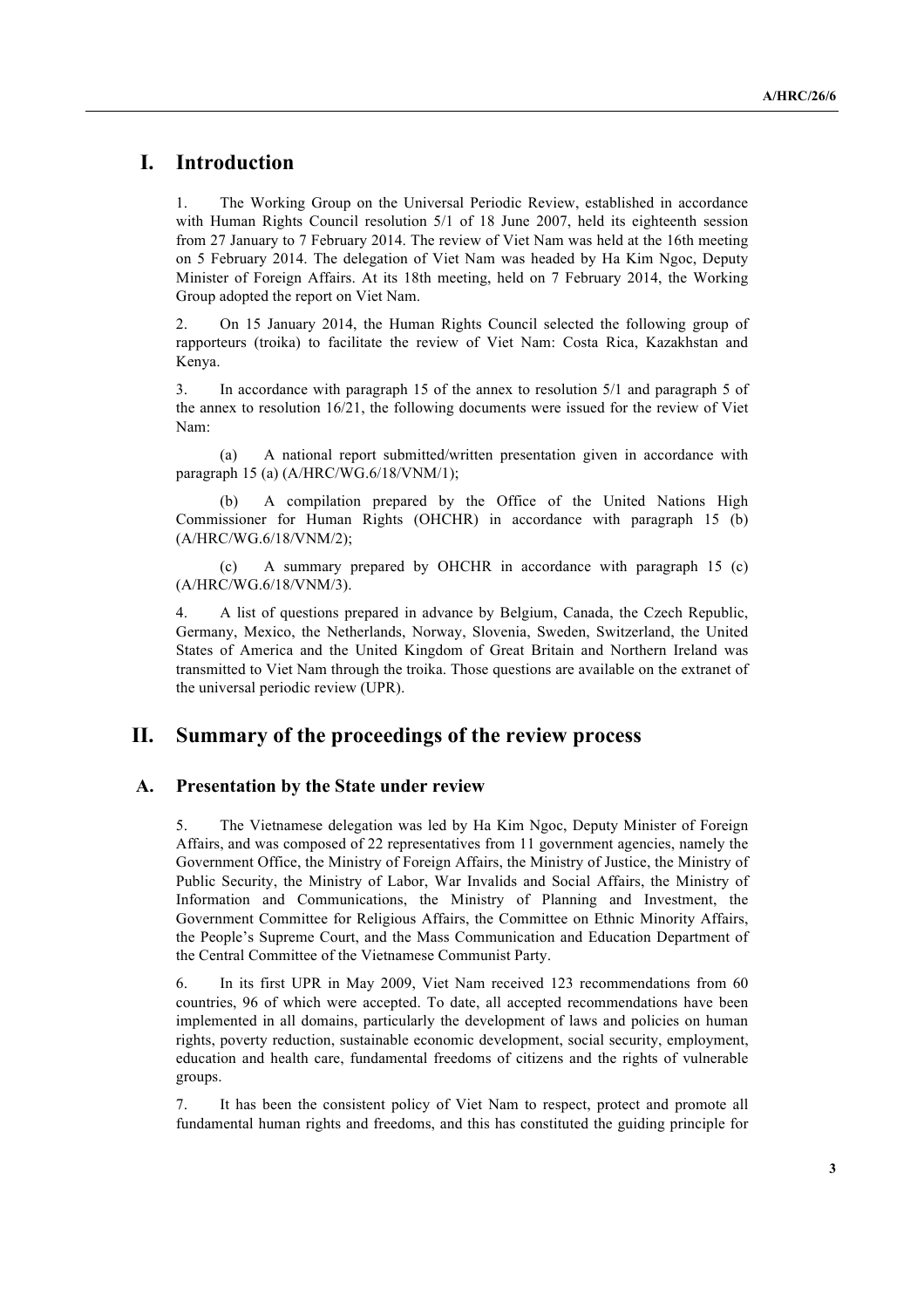all strategies and policies for national socioeconomic development. Viet Nam has maintained an environment of peace and stability, sustained economic growth and improved material and cultural life. This has created the necessary preconditions for the promotion and protection of human rights in all political, civil, economic, cultural and social domains.

8. On 28 November 2013, the National Assembly adopted a Constitution, which represents a step towards a rule-of-law State and the institutionalization of human rights in conformity with the international human rights norms and instruments to which Viet Nam is a party. Since 2009, 25 key laws have been enacted or amended with a view to better compliance with and exercise of human rights and 41 national socioeconomic development strategies and programmes have been approved and implemented.

9. Viet Nam has strengthened cooperation and engagement with regional and international organizations, in particular the Human Rights Council, thereby making a significant contribution to the cause of human rights.

10. Viet Nam has been recognized internationally as one of the top performers in attaining the Millennium Development Goals (MDGs). The economic growth of 5.5–6 per cent from 2009 to 2012 permitted Viet Nam to accomplish the many set targets in labour, employment, health care, education and social security, such as creating 1.5 million new jobs every year, keeping unemployment below 2 per cent, and completing the universalization of primary and secondary education.

11. By the end of 2013, there were a total of 997 print newspapers and 1,084 publications. Nearly 17,000 licensed journalists are working in Viet Nam. Regular Internet users account for 34 per cent of the population.

12. There are 460 associations and social and professional organizations active at the provincial, interprovincial and national levels, as compared with 380 in 2009; 20 business trade union organizations; and over 36,000 associations, unions of associations and clubs at local levels operating in all walks of life.

13. The consistent policy of Viet Nam is to respect, ensure and create enabling conditions for all people to exercise the freedom of religion and belief. There are 8,500 religious and belief-related activities of varying scopes which take place annually throughout the country.

14. In June 2012, Viet Nam signed and ratified the Convention against Transnational Organized Crime and the Protocol to Prevent, Suppress and Punish Trafficking in Persons. In November 2013, it signed the Convention against Torture and Other Cruel, Inhuman or Degrading Treatment (CAT), which it will ratify, together with the Convention on the Rights of Persons with Disabilities (CRPD). Viet Nam has also signed a number of International Labour Organization (ILO) conventions related to labour and employment.

15. Viet Nam presented reports to the Committee on the Elimination of Racial Discrimination in February 2012 and the Committee on the Rights of the Child (CRC) in May 2012. It has submitted reports to the Committee on Economic, Social and Cultural Rights and to the Committee on the Elimination of Discrimination against Women; and is in the process of drafting its report for the Human Rights Committee.

16. Viet Nam has received visits from five special procedures, including the Independent Expert on minority issues (July 2010), the Independent Expert on extreme poverty and human rights (August 2010), the Independent Expert on the effects of foreign debt and other related international financial obligations of States on the full enjoyment of all human rights, particularly economic, social and cultural rights (March 2011), the Special Rapporteur on the right to health (December 2011) and the Independent Expert in the field of cultural rights (November 2013) and has extended invitations to three others. The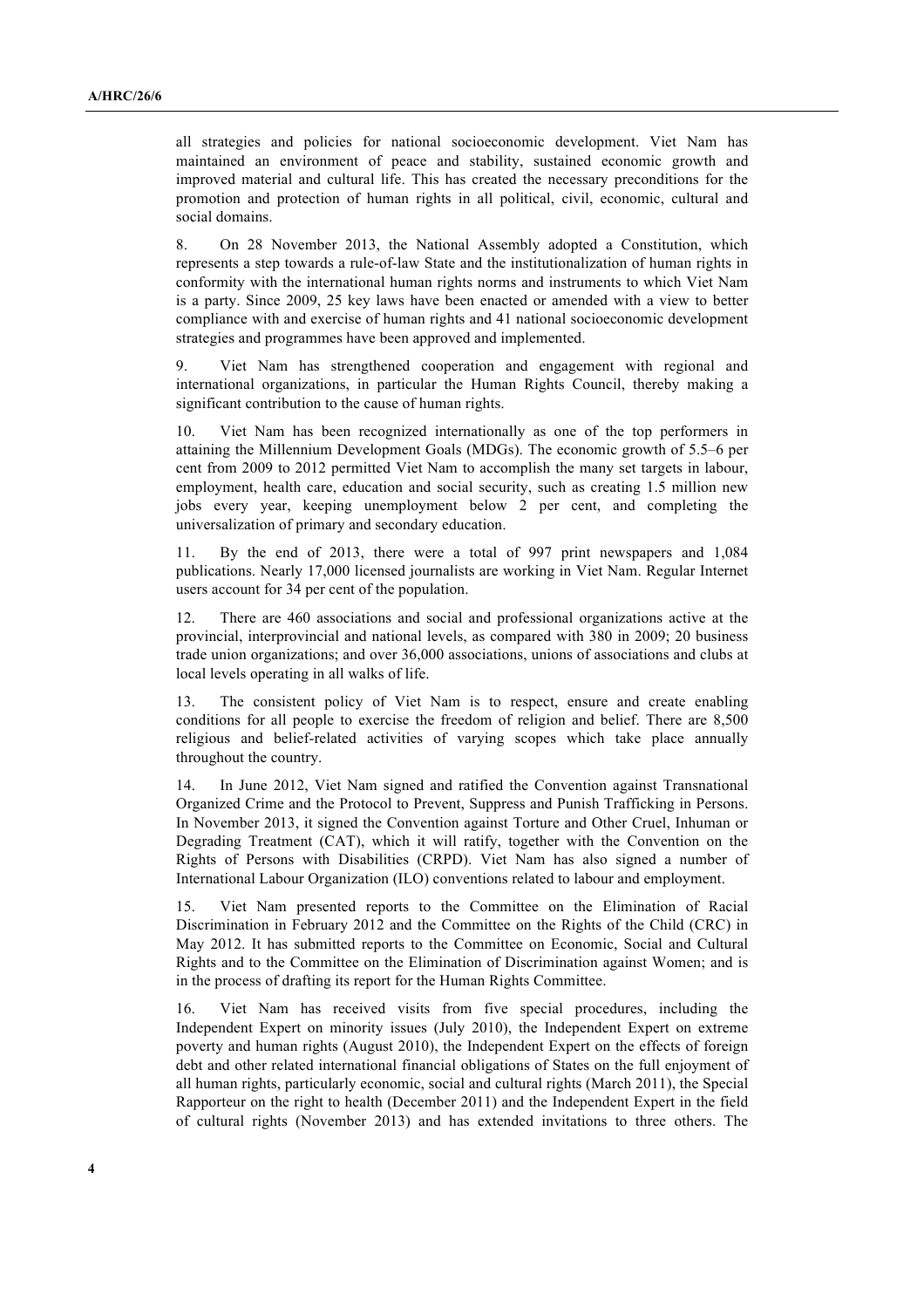Special Rapporteur on freedom of religion or belief is scheduled to visit Viet Nam in August 2014.

17. At the regional level, Viet Nam has made a remarkable contribution to the establishment and operation of the Intergovernmental Commission on Human Rights of the Association of Southeast Asian Nations (ASEAN), and its Commission on Protecting and Promoting the Rights of Women and Children. Notably, Viet Nam joined with other ASEAN countries in developing and adopting the ASEAN Human Rights Declaration in November 2011.

18. Viet Nam still faces many challenges, including the consequences of wars, natural disasters, pandemics and climate change, as well as the negative impacts of globalization. There is still a lack of uniformity in the legal system, together with overlapping legislation. The Government is aware of the difficulties and challenges and will continue to improve the legal system on the basis of the 2013 Constitution. National programmes have been implemented in specific areas to make the social security system more accessible to disadvantaged groups. At the international level, Viet Nam advocates continued efforts to enhance cooperation with all countries, United Nations mechanisms and specialized agencies and participates actively and responsively in the work of the Human Rights Council.

#### **B. Interactive dialogue and responses by the State under review**

19. During the interactive dialogue, 106 delegations made statements. Recommendations made during the dialogue are to be found in section II of the present report.

20. Norway recognized progress made towards achieving the International Covenant on Economic, Social and Cultural Rights (ICESCR) standards and a more vibrant and open civil society. It noted the importance of freedom of expression and the role of the media in socioeconomic development.

21. Oman welcomed improvement in educational, health-care and social welfare services, and programmes aimed at developing the labour market, reducing poverty and providing adequate housing.

22. Pakistan commended accession to several international human rights instruments, cooperation with the Human Rights Council special procedures, and political and economic reforms undertaken to meet international human rights obligations.

23. Thailand noted the new Constitution, which would create a stronger human rights foundation, and the adoption of a national action plan to build a safer living environment for children. It encouraged the establishment of a national human rights institution.

24. Poland commended the ongoing efforts to comply with international obligations. It remained concerned about the situation of human rights defenders, and religious and ethnic minorities.

25. Portugal welcomed the cooperation with special procedures, and the death penalty reforms. It noted efforts to improve socioeconomic conditions, which had resulted in a reduction in poverty and greater access to education and health care.

26. The Republic of Korea acknowledged efforts to strengthen human rights legislation and policies by accelerating amendments to the Constitution. It commended the signature of CRPD and CAT, and encouraged their ratification.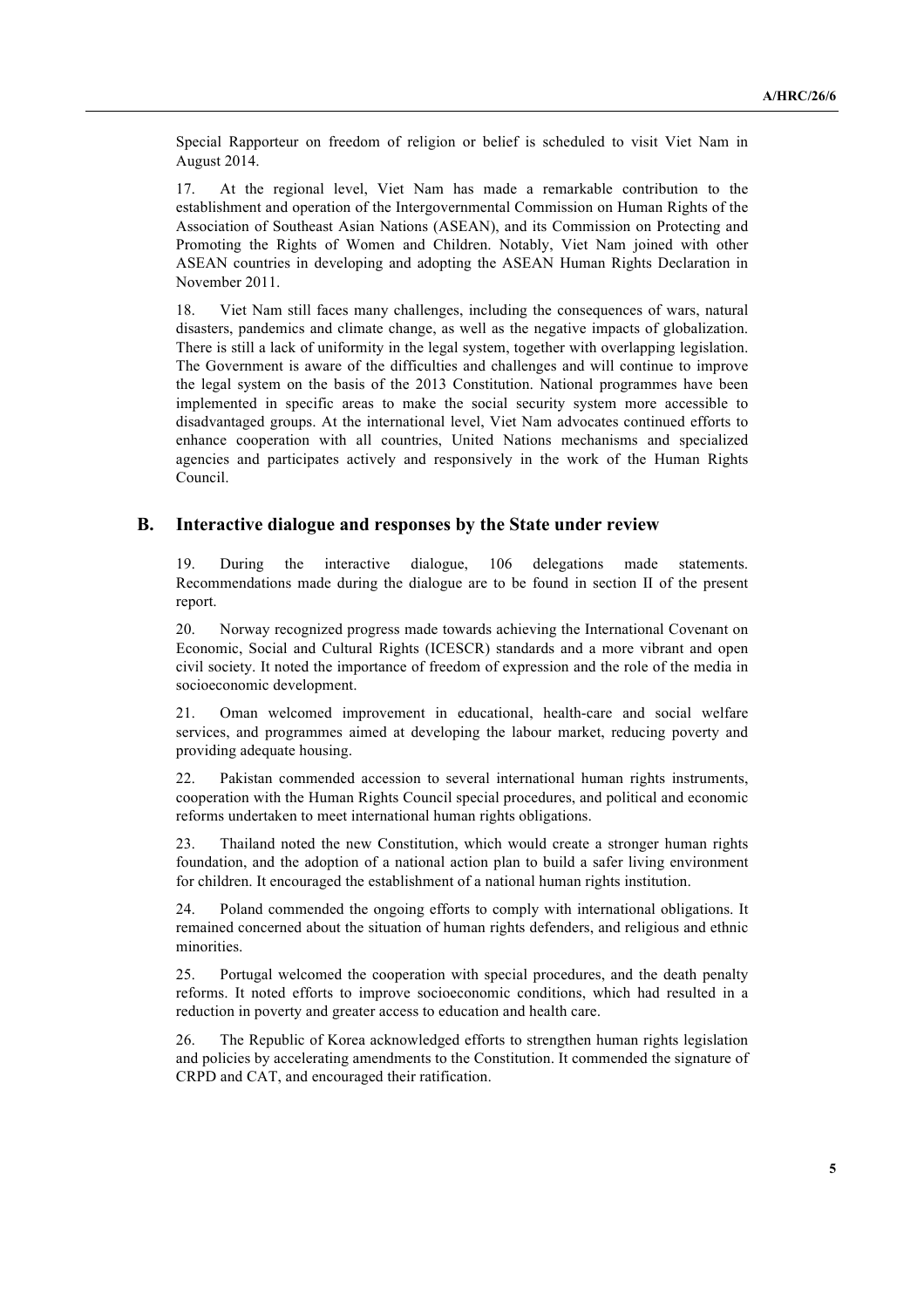27. The Republic of Moldova asked what services were provided to child victims of commercial sexual exploitation. It shared treaty body views on the need to expedite judicial reform and strengthen the juvenile justice system.

28. Hungary noted improvements in human rights education. It was concerned about recent legislation restricting freedom of expression and on the prosecution of writers, journalists, bloggers and human rights defenders.

29. The Russian Federation commended the adoption of amendments to the Penal Code, and welcomed improvements in social welfare and broader access to education and health care.

30. Senegal noted progress in ensuring the economic, social and cultural rights of the Vietnamese people, particularly measures to promote socioeconomic development and the rights of children and older persons.

31. Serbia welcomed legislative reforms and the ongoing development of a legal framework in compliance with international human rights instruments to improve the effectiveness of the rule of law and the functioning of institutions.

32. Singapore noted the implementation of national programmes to improve access to education, housing and health-care services. It also noted progress in reducing poverty and infant mortality and promoting religious harmony.

33. Slovakia commended the cooperation with special procedures and the adoption of legislation on socioeconomic rights. It invited the Government to take legislative and institutional measures to ensure that freedom of expression and assembly were in line with international standards.

34. Slovenia commended initiatives to improve children's rights, but remained concerned about discrimination against girls, child prostitution and child labour. It commended the withdrawal of reservations to the Optional Protocol to the Convention on the Rights of the Child on the involvement of children in armed conflict.

35. South Sudan appreciated the steps taken to integrate human rights into police training college curricula and the engagement of Viet Nam with human rights mechanisms. It encouraged continued efforts to provide education to all without discrimination.

36. Spain expressed concern about the lack of an independent national human rights institution and the imposition of the death penalty for drug trafficking.

37. Sri Lanka praised the early attainment of MDGs, particularly regarding hunger alleviation and poverty reduction. It noted that ratification of the International Convention on the Protection of the Rights of All Migrant Workers and Members of Their Families and a visit by the Special Rapporteur on the human rights of migrants were under consideration.

38. The State of Palestine welcomed efforts to broaden access to social security and to improve the quality of education.

39. The Sudan commended the role given to civil society and the media in amending the Constitution. It praised the attainment of MDG 1 on eradicating extreme poverty and hunger ahead of schedule.

40. Sweden noted an increase in regulations to control the Internet, and arrests of persons for exercising their right to freedom of expression.

41. Switzerland welcomed the signature of CAT. It expressed concern about the right to freedom of expression, peaceful assembly and association.

42. Syria commended the broad consultations held for the preparation of the national report through frank dialogue among stakeholders.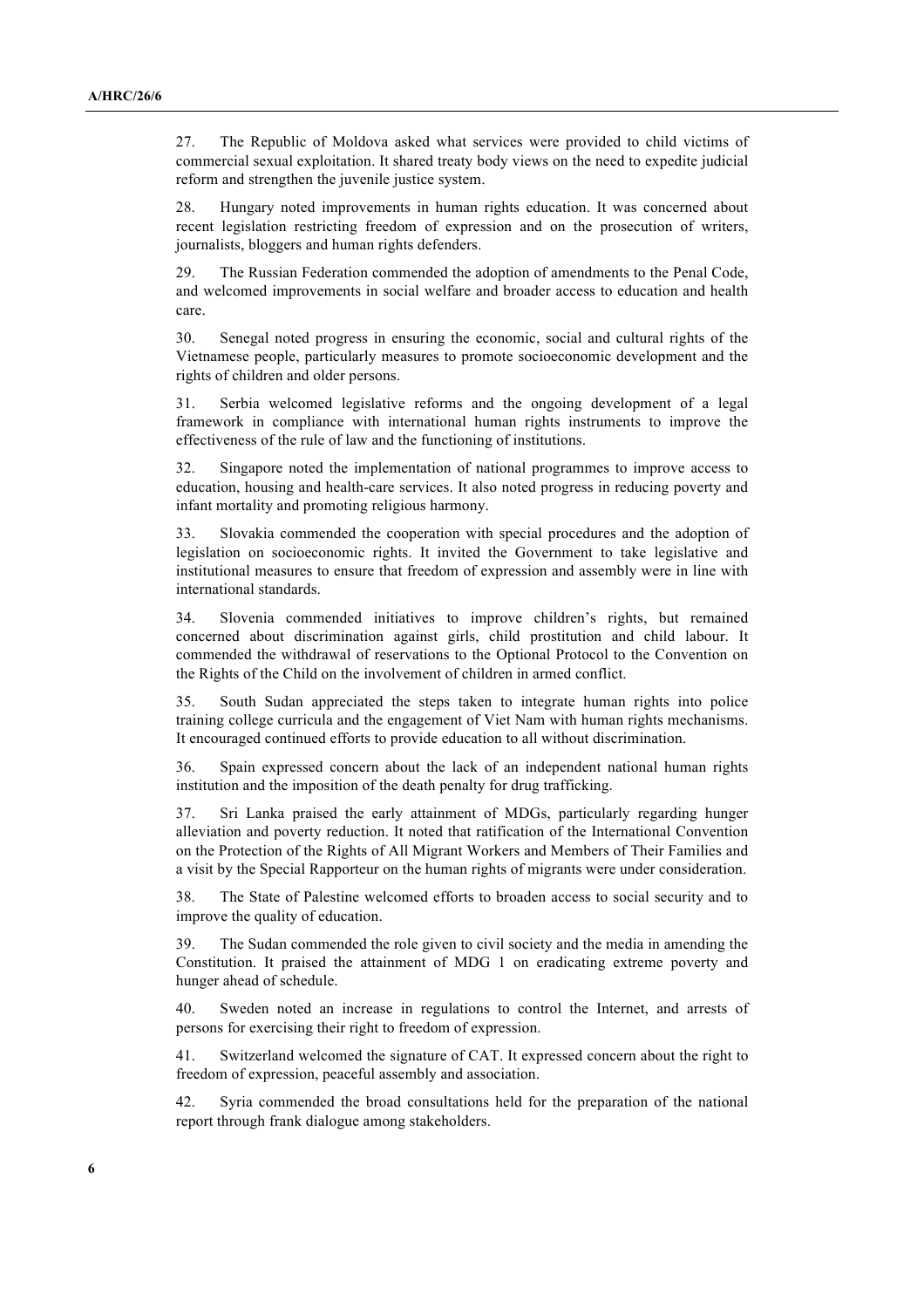43. The Philippines noted progress in ratifying international human rights instruments and engagement with regional human rights bodies. It praised the inclusion of human rights among the constitutional amendments.

44. Timor-Leste noted the steps taken to strengthen the legal system to ensure the protection and promotion of the human rights of citizens, particularly in the area of health.

45. Togo noted progress in honouring international commitments. It commended the achievement of most of the MDGs.

46. Tunisia noted progress made since the review in 2009. It encouraged Viet Nam to fight more effectively all forms of discrimination against women.

47. Turkey commended steps taken to protect the rights of vulnerable groups. It expressed concern about the income gap between rich and poor.

48. Kazakhstan noted the signature of CRPD and the ratification of CAT and steps taken in human rights education among government bodies to ensure freedom of religion and social welfare provision.

49. The United Arab Emirates commended policies and laws regarding the human rights of the population.

50. The United Kingdom of Great Britain and Northern Ireland encouraged Viet Nam to ensure that all citizens have the right to freedom of expression and assembly without fear of harassment or imprisonment.

51. The United States of America welcomed progress on protecting the rights of lesbian, gay, bisexual and transgender (LGBT) persons. It expressed concern about restrictions on freedom of religion and the formation of independent trade unions, and about harassment of unregistered churches.

52. Uruguay highlighted the abolition of the death penalty for some crimes, the signature of CRPD, and policies aimed at strengthening human rights education.

53. Uzbekistan commended the attention paid to UPR. It noted the strengthening of constitutional guarantees, amendments to the Penal Code and the implementation of various human rights awareness-raising programmes.

54. The Bolivarian Republic of Venezuela praised progress made, particularly with regard to the achievement of most of the MDGs.

55. Yemen commended efforts to improve and develop the human rights situation. It highlighted various measures, including laws to protect elderly people, people with disabilities and trade unions.

56. The delegation reaffirmed the commitment and efforts of the Government to protect and promote human rights by giving detailed supplementary information on domestic legal reform, accession to and implementation of international instruments, the achievement of MDGs, the exercise of freedom of opinion and speech, and the implementation of the Penal Code and Criminal Procedure Code.

57. The delegation gave details of the drafting and adoption process for the 2013 Constitution, which gave human rights, together with citizens' rights, higher priority than ever before. Under the 2013 Constitution, although restrictions might be put on the exercise of rights for national security, public order and health or morality, they are in conformity with international standards.

58. The newly amended Land Law protects the rights of citizens, especially the rights and legitimate benefits of women citizens regarding ownership and use of land.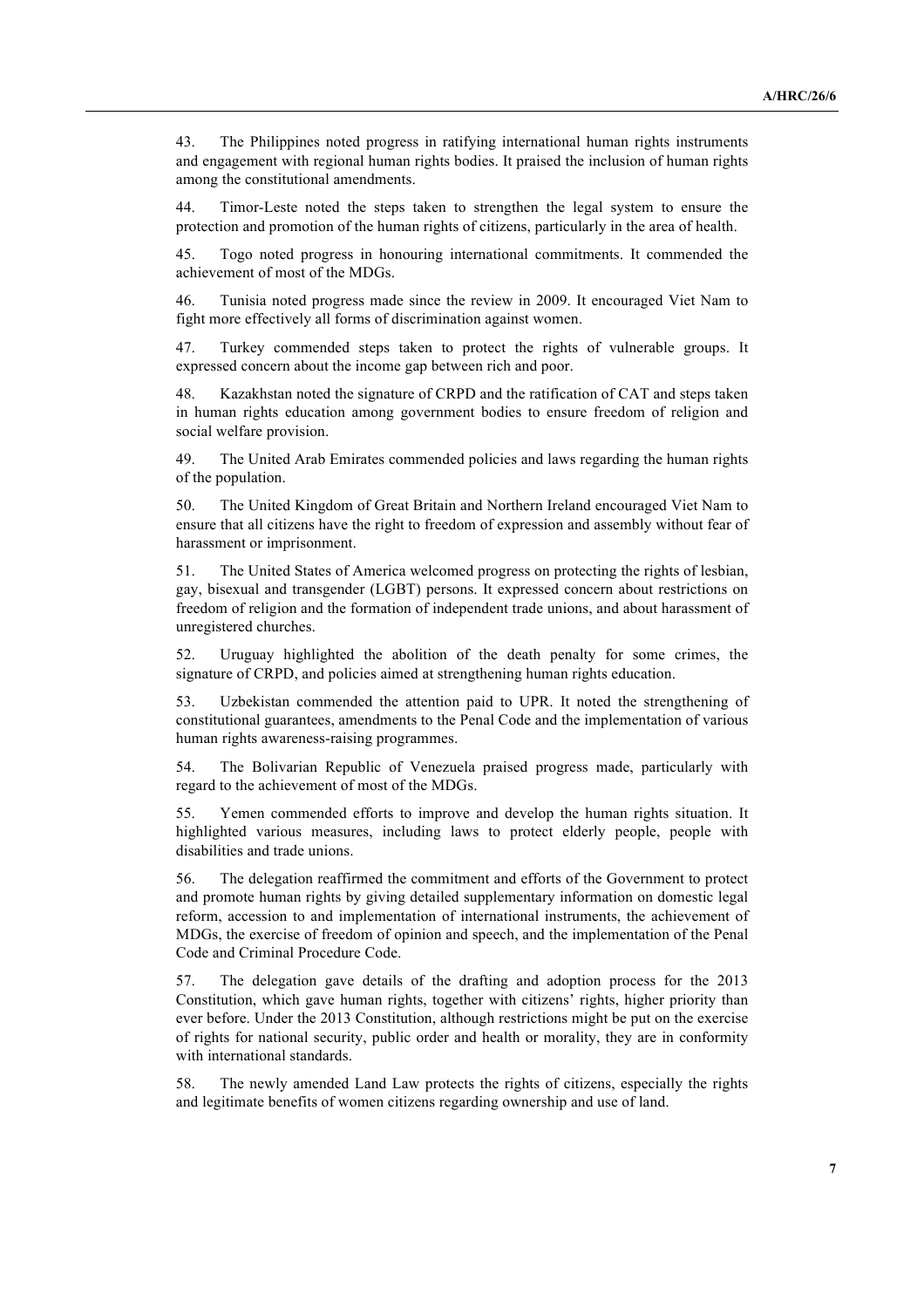59. There had been a reduction in the number of crimes subject to the death penalty in the Penal Code since 2009. Viet Nam would work to further reduce the number of crimes subject to that punishment, particularly during the amending process for the Penal Code by 2016. By 2016, draft laws relating to human rights, such as the Amended Law on the Press, the Law on Association, the Law on Demonstrations and the Law on Information Access, would be submitted for the consideration of the National Assembly.

60. A report on ICCPR was being prepared for submission during 2014. The possibility of acceding to the Convention on Stateless Persons was being studied. Other studies on international human rights instruments, including the Rome Statute of the International Criminal Court, were under way.

61. The achievement of MDGs was emphasized, as three goals, those of poverty alleviation, universal primary education and gender equity enhancement, had been achieved ahead of schedule. Much progress had been made in achieving other goals. The post-2015 agenda of Viet Nam would focus on sustaining and improving results achieved in the domains of poverty reduction, social equity and HIV/AIDS.

62. The recent boom in the mass media and the wide use of the Internet had helped improve the exercise of freedom of the press and of expression, opinion and access to information. Public debate on democracy had taken place in the National Assembly, in other public forums and in the press on various topics and had included a public poll of confidence in elected public officials at all levels in 2013.

63. In conformity with ICCPR, restrictions on the exercise of the freedoms of expression and opinion were intended to protect public security, safety, order, health and morality, and to prevent the abuse of those freedoms to infringe legitimate rights and benefits or the dignity of other people and entities. The provisions of Decree 72 were in full conformity with the Laws on the Press and Telecommunications.

64. The delegation explained how provisions on national security and public order in the Penal Code were established and implemented in accordance with the Universal Declaration of Human Rights and ICCPR. It confirmed that, both in law and in practice, persons involved in legal proceedings, including pretrial detainees and prisoners, enjoyed rights and benefits such as family visits, legal assistance, access to justice, telecommunication services, food, health care and recreational activities without discrimination.

65. Afghanistan noted positive action, including the expansion of the education infrastructure for people of different age groups, and work with United Nations bodies to enhance cooperation in tackling child-related sexual crime in the region.

66. Albania commended the cooperation with interested parties at the national level in preparing the national report, and the consultation process for amendments to the Constitution. It welcomed steps to limit the scope of the death penalty.

67. Algeria commended legislative measures to improve the enjoyment of human rights. It referred to the promotion of economic, social and cultural rights, and action taken on education, health and social services.

68. Angola noted progress made since the last review. It commended efforts in the area of education and asked for more information on results obtained on the policy for integrating human rights into education.

69. Nicaragua commended cooperation with special procedures and treaty bodies, and legislative measures to promote respect for human rights.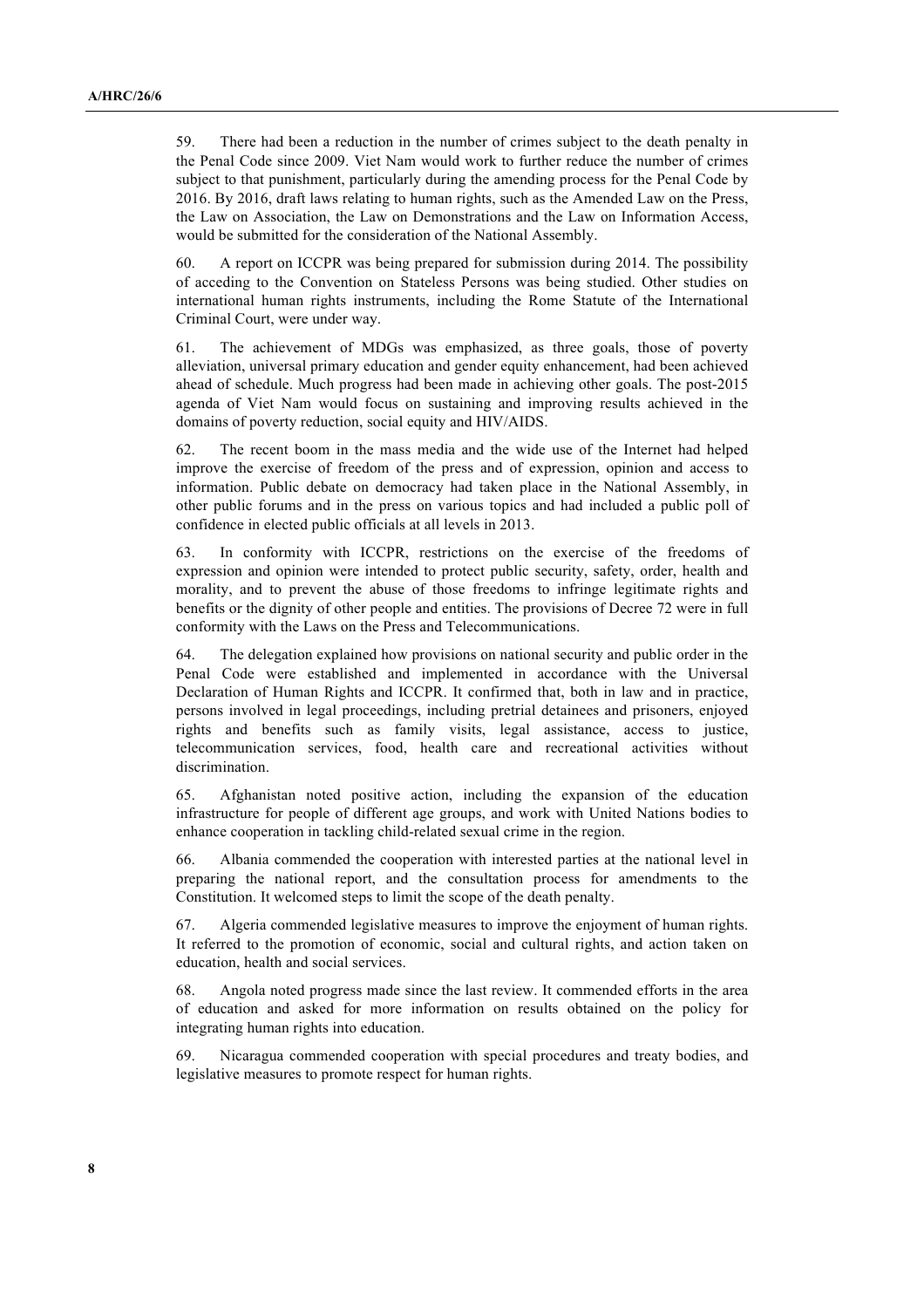70. Australia welcomed the accession to CAT and acknowledged the reduction in the number of crimes incurring the death penalty. It remained concerned about restrictions on freedom of expression, assembly and association.

71. Austria was concerned about the number of persons on death row, restrictions on freedom of expression, arrests of journalists and peaceful activists and the fact that the Government had prevented human rights activists from travelling to Geneva.

72. Azerbaijan appreciated the accession to, inter alia, the Convention against Transnational Organized Crime and ILO Convention No. 122 (1964) concerning Employment Policy, and commended the cooperation with human rights instruments.

73. Bangladesh expressed its appreciation of socioeconomic improvement and of measures to continue legal reforms, as recommended by Bangladesh during the first UPR. It acknowledged the remaining challenges.

74. Belarus commended the enactment or amendment of laws to boost the enjoyment of human rights, particularly the Law on Human Trafficking. It noted achievements in hunger alleviation, poverty reduction, health care and education.

75. Belgium welcomed advances made since the first UPR cycle.

76. Bhutan commended the adoption of new legislation and the reform of existing laws. It praised the attainment of the MDGs relating to hunger alleviation and poverty reduction, malaria prevention and universal primary education.

77. The Plurinational State of Bolivia welcomed human rights education and training programmes for civil servants, and gender equality policies and programmes. It praised achievements in poverty reduction.

78. Bosnia and Herzegovina noted the accession to CAT. It commended awarenessraising measures for the implementation of recommendations, and dialogue and cooperation with United Nations human rights mechanisms. It acknowledged the commitment to overcome shortcomings.

79. Brazil noted the reduction in extreme poverty, the elimination of hunger, increased women's participation in the parliament and in government, and amendments to the Land Law. It urged review of the list of crimes punishable by death.

80. Brunei Darussalam welcomed progress in improving economic, social and cultural rights and efforts to improve social welfare, alleviate hunger, reduce poverty and protect the rights of vulnerable groups, including women.

81. Burkina Faso, while acknowledging improvements, urged continued efforts in human rights education, the rights of persons with disabilities, school enrolment and women's participation in decision-making.

82. Cabo Verde noted progress in numerous areas, including the Government's intention to create a national human rights institution. It highlighted programmes in place on gender equality and the protection of children and older persons.

83. Cambodia commended the strengthening of the legal system, policies to ensure better enjoyment of economic, social, civil and political rights, and achievements in gender equality and women's rights.

84. Canada asked whether a date had been set for the adoption of the law on access to information in line with its previous recommendation and the international commitments of Viet Nam under the 2009 UPR.

85. Chad noted that, since the previous review, the promotion and protection of human rights had been made a core element of socioeconomic development strategies.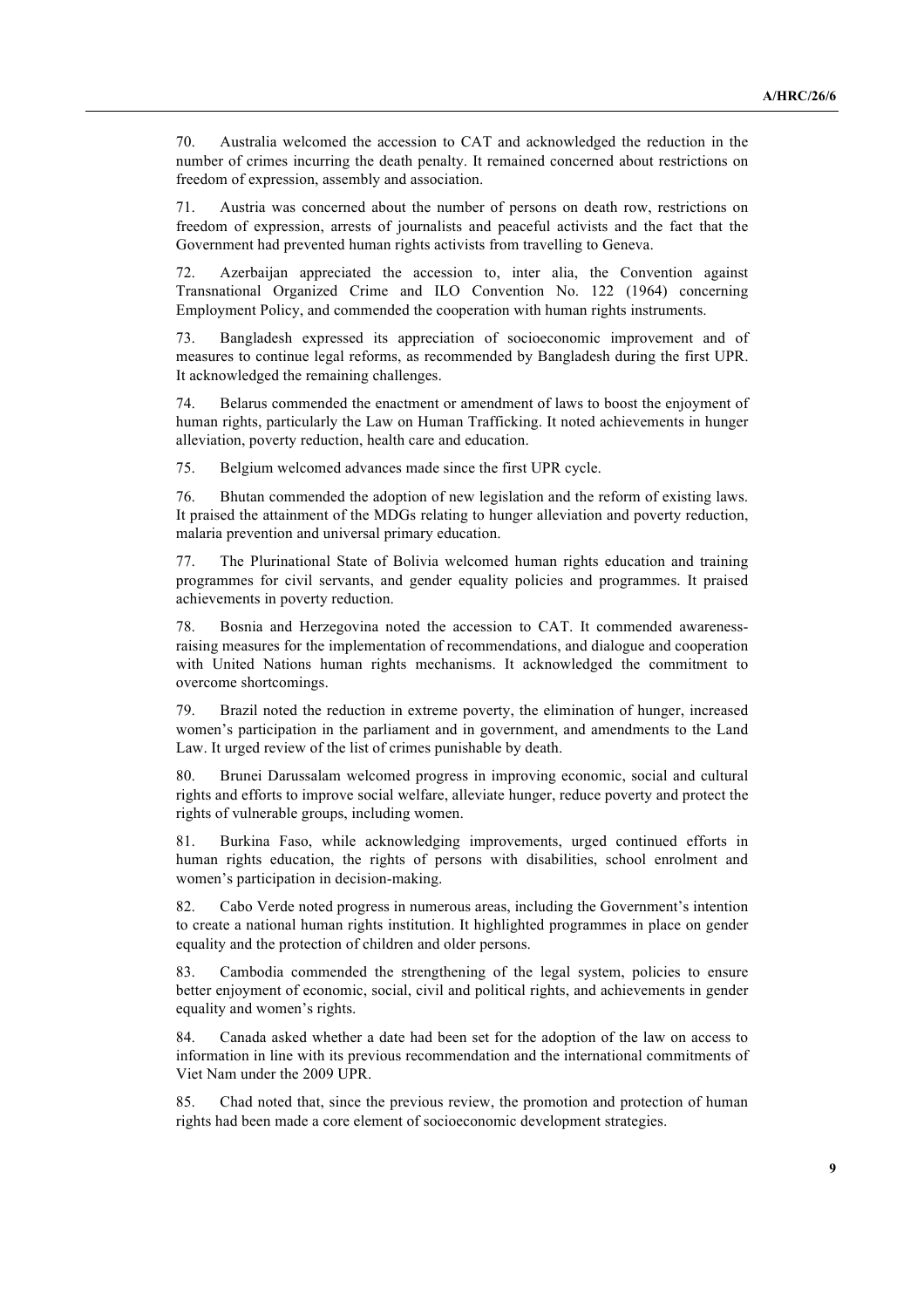86. Chile commended efforts to promote and protect human rights, including the adoption of action plans, the strengthening of the institutional framework, and amendments to existing legislation.

87. China commended the implementation of previous recommendations, the promotion of the law on persons with disabilities, the promotion of economic growth and of gender equality, and the protection of the rights of women and children.

88. The Congo noted visits by four special procedures mandate holders, and efforts made in education, economic development and health.

89. Cuba, citing statements by Vietnamese and Cuban leaders in previous decades, confirmed its ongoing solidarity with the people of Viet Nam.

90. The Czech Republic noted the adoption of the new Constitution following a broad consultative process, the lifting of the ban on same-sex marriage and the recent signature of CAT.

91. The Democratic People's Republic of Korea expressed its appreciation of policies and legal measures adopted to further improve the rights and freedoms of all people and encouraged continued efforts.

92. Denmark noted socioeconomic progress and welcomed the new Constitution, which placed greater emphasis on human rights and the rule of law. It remained concerned about restrictions on freedom of expression.

93. Djibouti welcomed sustainable poverty reduction programmes focusing on the most vulnerable and disadvantaged groups, and the gender equality strategy, aimed at eliminating gender disparities and promoting women in society.

94. Ecuador commended programmes aimed at poverty reduction and the eradication of child prostitution and human trafficking. It welcomed the ratification of the Hague Adoption Convention and the enactment of the Law on Persons with Disability.

95. Egypt noted increased human rights education and training activities. It requested details of plans aimed at translating the country's macroeconomic performance into enhanced measures of social justice and human development.

96. Estonia acknowledged the recent signing of CAT, but noted deficiencies in ensuring the enjoyment of basic civil and political rights. It regretted the continued use of the death penalty.

97. Ethiopia welcomed the birth registration campaign, progress in reducing statelessness, and sustainable poverty reduction programmes, and the special attention paid to disadvantaged groups in housing and education.

98. Finland welcomed achievements in decreasing poverty and improving access to health care and education. It asked how freedom of expression online was enshrined in legislation.

99. France was concerned about further executions and recent death sentences. France invited Viet Nam to adopt a moratorium and engage in a national debate on abolition of the death penalty. It was concerned about restrictions on freedom of expression.

100. The delegation of the State under review stated that activities by trade unions were fully guaranteed under the Constitution, the Law on Trade Union 2012, the Labour Code 2009 and other legal provisions. Legal provisions guaranteed the rights of workers to trade unions and established the responsibility of trade unions to protect the legal rights and interests of workers. Progress had been recognized in the activities of trade unions, with an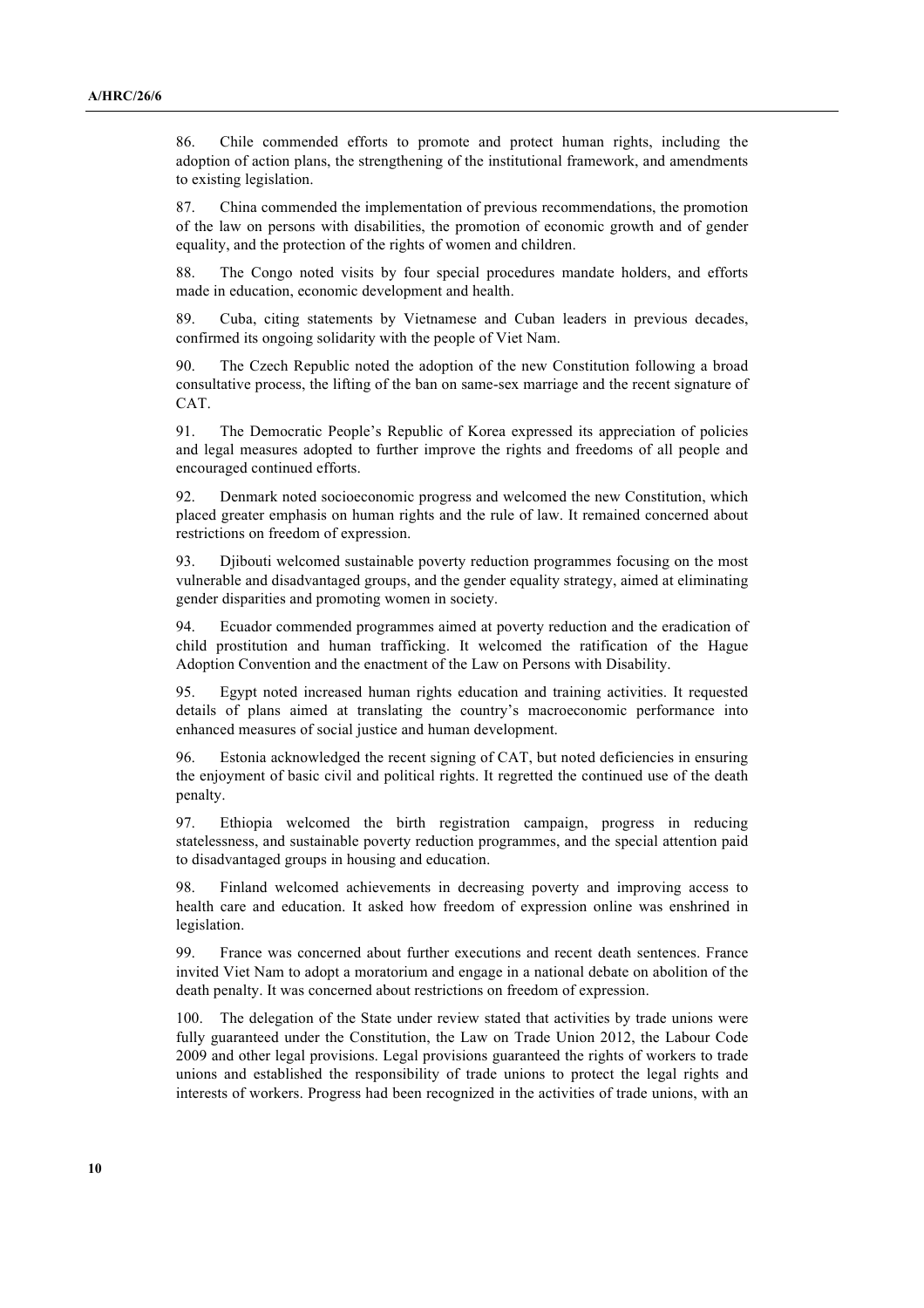increase in trade union members to over 500,000, and 4,000 local trade union branches in 2013 alone.

101. A number of legal documents and national policies dealt with the rights of the child, especially regarding child labour, child prostitution and child pornography. Viet Nam cooperated with other international organizations, including ILO.

102. The delegation referred to the progress in protecting and promoting freedom of religion and belief over recent years, such as the increasing number of recognized religious organizations and favourable conditions for places of worship. The publication of books and items for religious purposes, and the import and printing of religious books in ethnic minority languages had been facilitated. Charitable and humanitarian action by religious bodies and dignitaries was encouraged.

103. All ethnic minorities had been given enabling conditions to allow them to enjoy equality with the majority group. Since the previous UPR, the human rights of ethnic minorities had been better protected and promoted. Viet Nam had recorded a large number of National Assembly deputies as well as provincial and local council members from ethnic minorities. Remote and mountainous regions were covered by the Internet and broadcasting services, including channels broadcast in minority languages. Legal assistance for ethnic minorities had been increased, with nearly 2,000 clubs in regions with ethnic minorities. A law on ethnic minorities would be developed in the context of the implementation of the 2013 Constitution.

104. Viet Nam upheld the principles of fairness and equality and guaranteed their enforcement. Fundamental principles to ensure the rights to counsel of defendants, the right to equality before the law and the presumption of innocence were enshrined in legal provisions. The 2013 Constitution guaranteed the principles of independence and strict compliance with the law by judges. In addition, the role and work of lawyers were protected. The right to counsel of detainees and defendants and the equal rights of counsel and procurators were guaranteed.

105. Gabon welcomed legislation adopted to promote and protect the rights of persons with disabilities and combat human trafficking, and a national action plan aimed at providing education for all.

106. Germany commended achievements in combating poverty, the signing of CAT and the decision to decriminalize homosexual partnerships.

107. Greece appreciated efforts to eradicate hunger and poverty. It was concerned about restrictions on freedom of expression, association and assembly.

108. The Islamic Republic of Iran commended the promotion and protection of human rights since the first UPR cycle, including policies on education and the rights of children and persons with disabilities.

109. India welcomed efforts to amend the Constitution to promote and protect human rights, and noted that treaty bodies had welcomed measures to help the poorest ethnic minorities in housing, education and language.

110. Indonesia recognized the commitment to human rights through measures to protect civil, political, economic, social and cultural rights, and progress in poverty reduction. It encouraged the sharing of best practices.

111. Romania was confident that, as a member of the Human Rights Council, Viet Nam would uphold the highest standards in human rights.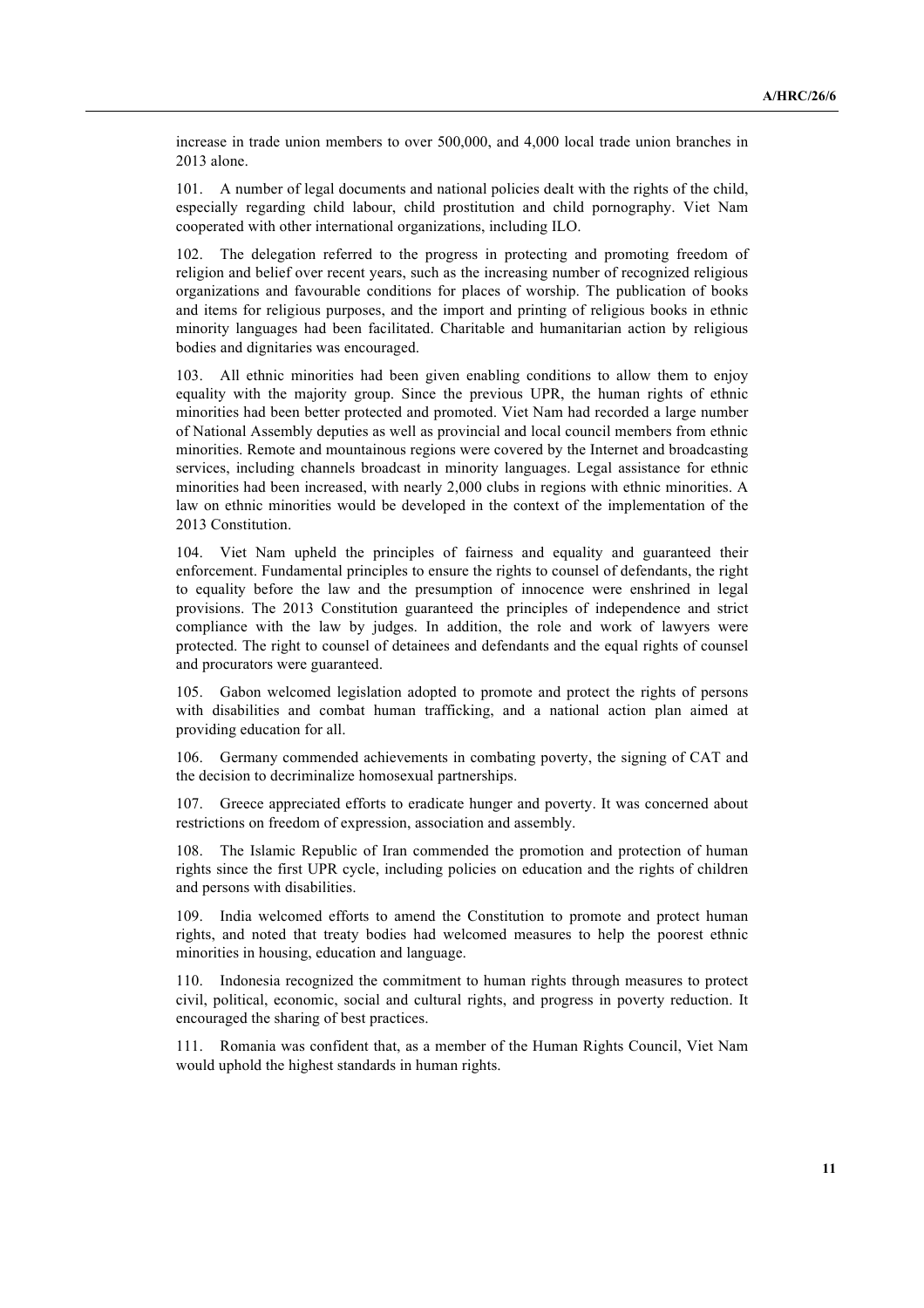112. Iraq commended the alignment of national legislation with international human rights obligations. It welcomed the National Strategy on Gender Equality and the integration of human rights issues into police training college curricula.

113. Ireland was gravely concerned about reported harassment and imprisonment of human rights defenders, and noted the lack of an independent media and reports of increasing surveillance by State-owned Internet providers.

114. Italy commended the progress in economic and social rights. It welcomed achievements on the rights of the child and asked about measures envisaged to combat the trafficking and sexual abuse of children.

115. Japan welcomed the efforts to reduce poverty. It encouraged the protection of the rights of vulnerable people. It noted reports of control of the media and constraints on individuals criticizing the Government.

116. Turkmenistan welcomed the efforts to strengthen legislative, institutional and policy mechanisms for the protection and promotion of human rights. It looked forward to receiving more information on new human rights safeguards brought in by amendments to the Constitution.

Kyrgyzstan noted progress in poverty alleviation, and the attainment of the MDG on poverty reduction ahead of schedule. Additionally, labour market development programmes had helped workers to find jobs.

118. The Lao People's Democratic Republic appreciated achievements in implementing MDGs and reducing poverty. It encouraged continued cooperation with the United Nations, international organizations and stakeholders to overcome constraints and challenges.

119. Latvia noted the legislative amendments to discontinue the use of the death penalty and life imprisonment for juveniles. It encouraged more efforts to address gender-based violence. It noted the cooperation with special procedures.

120. Libya commended the adoption of the National Action Plan on older persons and the National Strategy on Gender Equality.

121. Liechtenstein welcomed the legislation on gender equality. It noted concerns about discrimination against girls and women and the persistently high level of physical, sexual and psychological violence against women.

122. Lithuania noted the cessation of the use of the death penalty for juvenile offenders, but remained concerned about the increase in the number of death sentences, restrictions on assembly and harassment of human rights defenders.

123. Luxembourg welcomed progress towards attaining the MDGs. It considered that freedom of the press and expression and the right to a fair trial remained major concerns.

124. Madagascar welcomed the ratification of several international human rights instruments, normative and institutional plans, and progress in socioeconomic and cultural areas.

125. Malaysia noted the significant progress in implementing legislative reforms in line with its previous recommendation, and in human rights education, social welfare, education, hunger eradication and poverty reduction.

126. Mali welcomed measures to strengthen the legal framework of Viet Nam by acceding to several international human rights instruments, and progress in combating social inequalities and towards attaining the MDGs.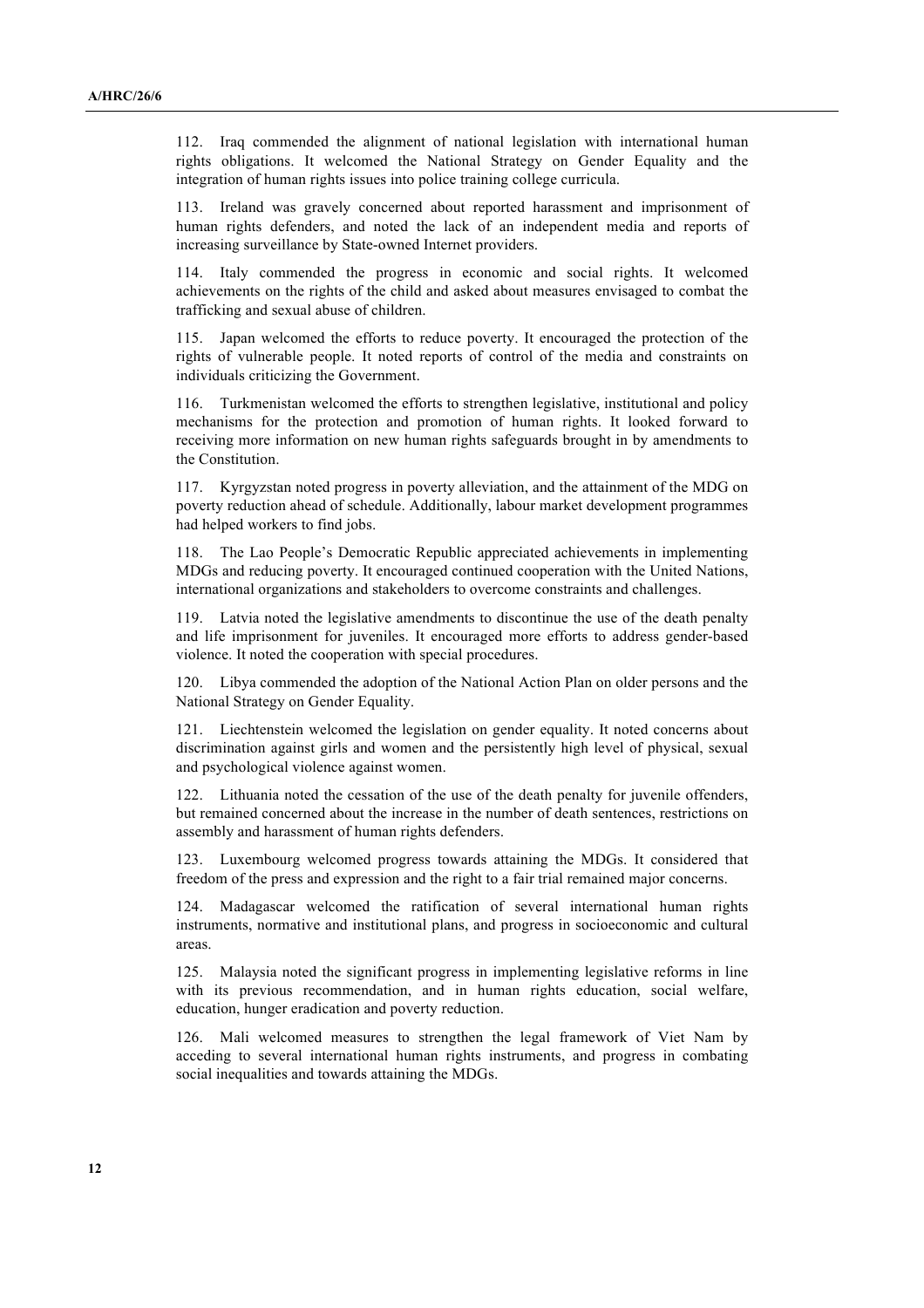127. Mauritania welcomed the establishment of the Committee of Ethnic Minorities to fight against racial discrimination. It commended polices to develop health care and education and to promote human rights education.

128. Mexico commended the recently adopted laws against human trafficking and in support of people with disabilities. It praised the withdrawal of reservations to the Optional Protocol to the Convention on the Rights of the Child on the sale of children, child prostitution and child pornography and the national campaign on birth registration.

129. Montenegro was concerned about CRC reports of child prostitution, trafficking and sexual exploitation and commended measures to address those challenges. It asked whether Viet Nam intended to ratify CAT and its optional protocol and the Rome Statute.

130. Morocco commended the attainment of the goal of universal primary education and the dynamic socioeconomic situation of Viet Nam, which had enabled the early attainment of MDGs.

131. Mozambique praised the integration of human rights subjects into school curricula, the provision of human rights training for police and the achievement of most of the MDGs.

132. Myanmar congratulated Viet Nam on the significant progress in reducing poverty and establishing child health programmes.

133. Namibia welcomed the commitment to improving living conditions, the significant reduction in the number of crimes subject to the death penalty, and the decision to remove the death penalty for juvenile offenders.

134. Nepal commended the early achievement of most MDGs and progress in reducing poverty, creating employment, providing social welfare, health care and education, promoting gender equality and protecting the rights of older persons, children and persons with disabilities.

135. The Netherlands was concerned about delays in reforming the Penal Code and Criminal Procedure Code and about legislation against human rights defenders and Internet protesters. It encouraged efforts to align national legislation with international standards and to promote gender equality and non-discrimination.

136. New Zealand remained concerned about prisoner access to legal advice, harassment of human rights lawyers and allegations of arbitrary arrest and detention. It welcomed the reform relating to the application of the death penalty.

137. Argentina, referring to the Law on the Elderly, encouraged the sharing of good practices with the Independent Expert concerned. It urged Viet Nam to review legal provisions concerning the death penalty and to amend the Criminal Procedure Code.

138. Niger welcomed the constitutional and legal reforms, the strengthening of the judiciary and institutions, and policies adopted to guarantee human rights. It noted improved living conditions and poverty reduction in line with the MDGs.

139. Nigeria invited Viet Nam to align domestic legislation with international human rights instruments and to further disseminate human rights-related information. It urged Viet Nam to strengthen its disaster management capacity to include prevention; to facilitate access to health care; to prioritize access to education in rural areas, and to improve social standards.

140. The State under review reiterated the importance of advocacy for dialogue and cooperation on human rights. It had held periodic bilateral dialogues on human rights with a number of other countries while also working actively with specialized United Nations human rights agencies.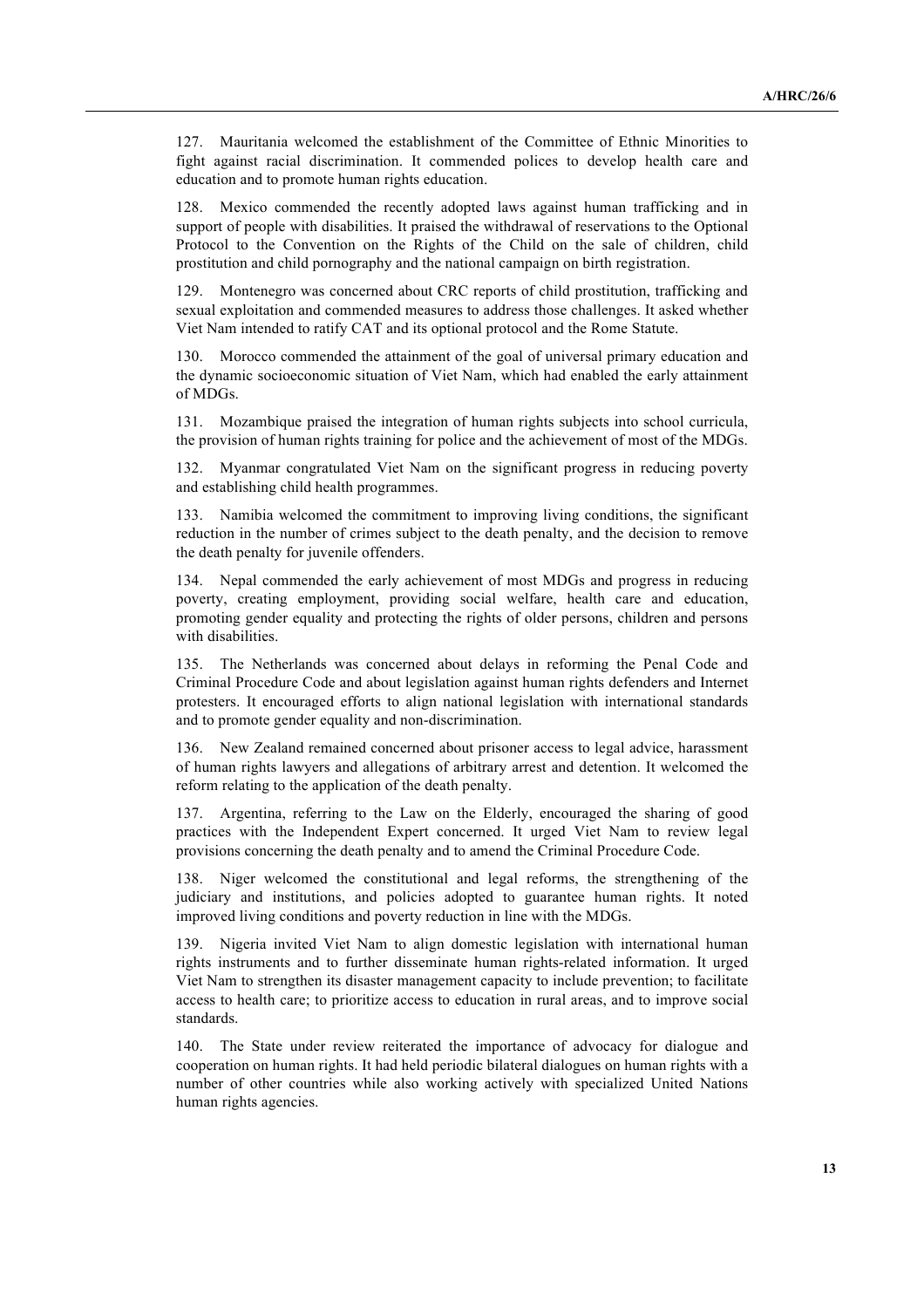141. The State under review expressed its thanks for the constructive comments and recommendations. As the UPR mechanism was aimed at improving the human rights situation on the ground, the greatest benefit would result from the implementation of realistic and deliverable recommendations.

142. The State under review would give careful and serious consideration to every recommendation and would respond accordingly in due course.

## **III. Conclusions and/or recommendations\*\***

143. **The following recommendations will be examined by Viet Nam, which will provide responses in due time, but no later than the 26th session of the Human Rights Council in June 2014.**

143.1. **Continue efforts to ratify international human rights instruments, to which Viet Nam is not yet a party (Nicaragua)/ Consider signing and ratifying the main international human rights treaties (Albania)/Continue its accession to international human rights treaties (Azerbaijan)/Ratify international instruments to which Viet Nam is not yet a party (Niger);**

143.2. **In its implementation of Constitution article 69, ensure compliance with its obligations under the International Covenant on Civil and Political Rights (ICCPR) (Norway);**

143.3. **Continue to strengthen its efforts to promote and protect fundamental freedoms and rights guaranteed under ICCPR (Republic of Korea);**

143.4. **Ensure that any law governing the Internet is in compliance with the international human rights obligations of Viet Nam as a State party to ICCPR (Belgium);**

143.5. **Consider ratifying the Second Optional Protocol to ICCPR aiming at the abolition of the death penalty (Djibouti);**

143.6. **Ratify the Second Optional Protocol to ICCPR aiming at the abolition of the death penalty (Portugal, Uruguay);**

143.7. **Consider ratifying the Optional Protocol to ICESCR (Spain)/Sign and ratify the Optional Protocol to ICESCR (Portugal);**

143.8. **Ratify the First Optional Protocol to ICCPR; the Optional Protocol to CAT and the International Convention for the Protection of All Persons from Enforced Disappearance (CPED) (Portugal);**

143.9. **Continue efforts to accede to international human rights treaties, particularly the Convention against Torture and Other Cruel, Inhuman or Degrading Treatment (CAT) (Kazakhstan);**

143.10. **Take the necessary steps for timely ratification of CAT (Denmark);**

143.11. **Ensure prompt ratification of CAT (Belgium);**

143.12. **Ratify CAT (Gabon, Mali, Slovakia)/Accede to CAT (Togo);**

143.13. **Ratify CAT as soon as possible (Poland, Switzerland);**

<sup>\*\*</sup> The conclusions and recommendations have not been edited.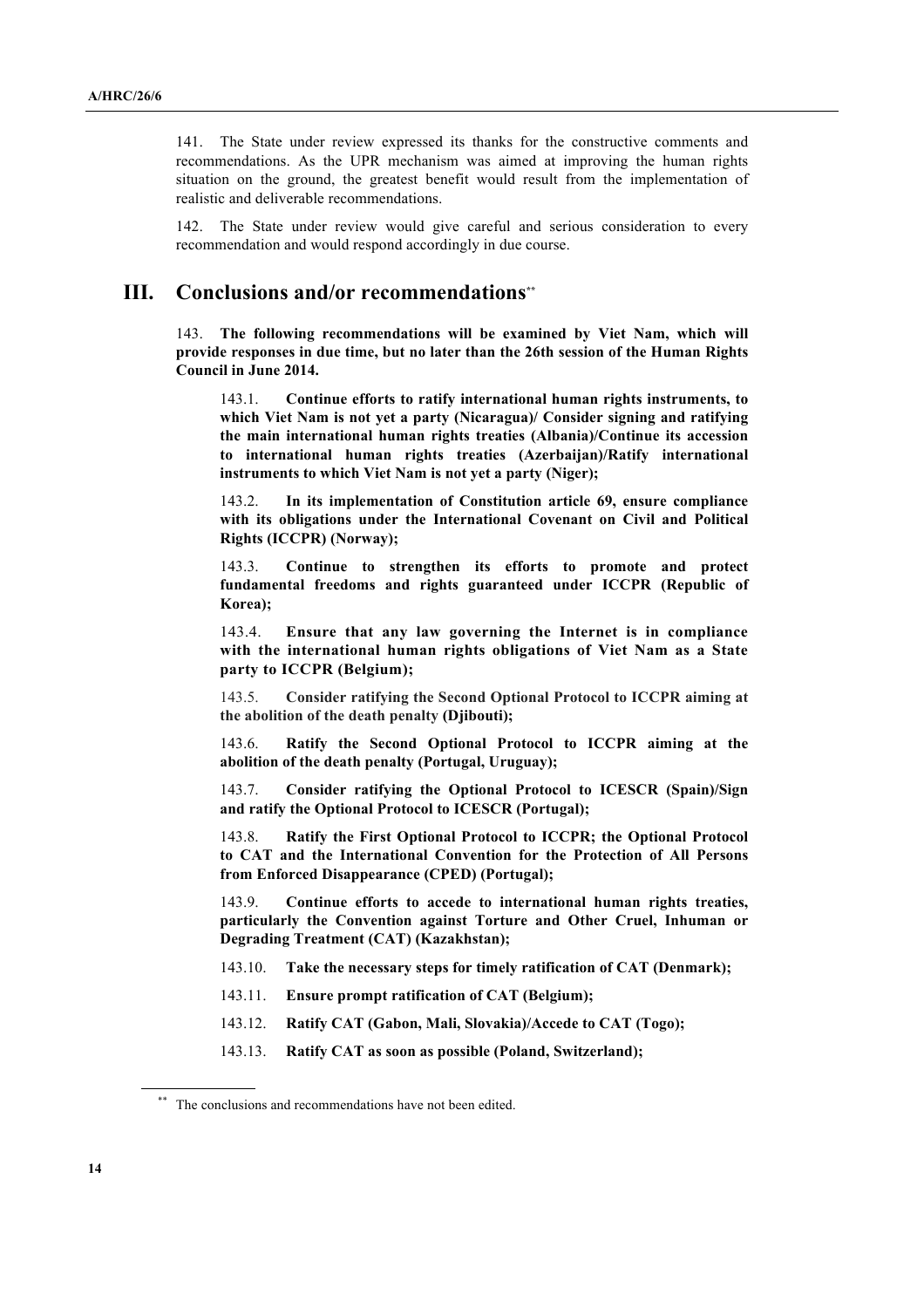143.14. **Quickly ratify and implement CAT (United States of America);**

143.15. **Promptly ratify CAT and sign its Optional Protocol (France)/Ensure speedy ratification of CAT and the Optional Protocol thereto (Czech Republic)/Ratify CAT and its Optional Protocol (Austria, Uruguay);**

143.16. **Take a step further by becoming a party to the Optional Protocol to the Convention on the Rights of the Child on a communications procedure (Thailand);**

143.17. **Withdraw reservations to the International Convention on the Elimination of All Forms of Racial Discrimination and take appropriate measures to combat more effectively discriminatory stereotypes (Gabon);**

143.18. **Consider ratifying the International Convention on the Protection of the Rights of All Migrant Workers and Members of Their Families (ICRMW) (Egypt)/Consider acceding to ICRMW (Algeria);**

143.19. **Step up efforts to review its domestic legislations and policies with a view to ratifying ICRMW (Philippines);**

143.20. **Complete the ratification of the Convention on the Rights of Persons with Disabilities (CRPD) (Turkey);**

143.21. **Ratify CRPD, CAT, CPED and ICRMW (Burkina Faso);**

143.22. **Continue efforts undertaken to ensure ratification of CPED, as well as the main international human rights instruments, to which the country is not yet a party (Argentina);**

143.23. **Consider ratifying CPED (Uruguay)/Accede to CPED (Iraq);**

143.24. **Consider ratifying outstanding human rights treaties and the Rome Statute of the International Criminal Court and withdraw existing reservations to treaties, to which Viet Nam is a party (Slovenia);**

143.25. **Continue the ratification of international human rights instruments, considering, in particular, ratification of the Rome Statute (Romania);**

143.26. **Consider ratifying the Rome Statute (Greece, Uruguay)/Take into consideration the possibility of acceding to the Rome Statute (Italy)/Ratify the Rome Statute (Estonia);**

143.27. **Ratify/accede to the Rome Statute and implement it fully at the national level, and accede to the Agreement on Privileges and Immunities of the Court (Slovakia)/Ratify the Rome Statute and fully align its national legislation with all obligations under the Rome Statute (Latvia)/ Accede to the Rome Statute as amended at the Review Conference in Kampala in 2010 and align its national legislation with all obligations under the Rome Statute (Liechtenstein);**

143.28. **Consider ratifying other pending fundamental International Labour Organization (ILO) Conventions such as Convention No. 189 (2011) concerning decent work for domestic workers (Uruguay);**

143.29. **Harmonize its legislation, regulations and policies with ILO Convention No. 29 (1930) concerning Forced or Compulsory Labour and No. 138 (1973) concerning Minimum Age for Admission to Employment (Uruguay);**

143.30. **Strengthen its legal and institutional framework by ratifying CAT and its Optional Protocol, CPED and the Rome Statute (Tunisia);**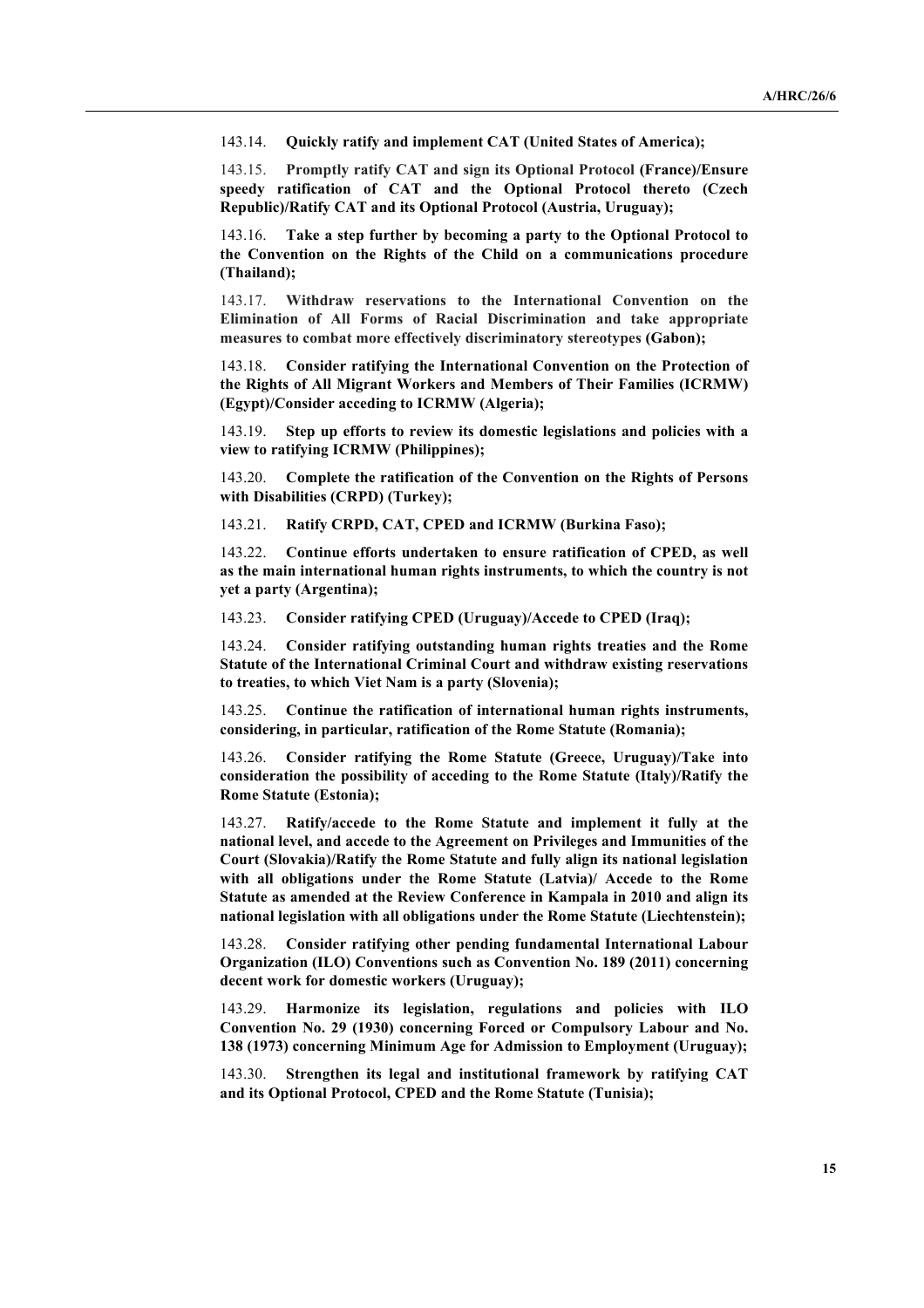143.31. **Continue with the Constitutional review process aimed at strengthening the legal system and policies on human rights (Mozambique);**

143.32. **Continue developing the human rights legal framework (Sudan);**

143.33. **Implement a legal system which improves the human rights of peasants and other persons working in rural areas (Plurinational State of Bolivia);**

143.34. **Ensure that the 1999 Penal Code and 2003 Criminal Procedures Code, and their implementation are consistent with its international human rights obligations (Norway);**

143.35. **Continue strengthening national mechanisms to promote and protect human rights (Nepal);**

143.36. **Continue efforts to strengthen its institutional frameworks for human rights, including by giving consideration towards the establishment of a national human rights institution as guided by the Paris Principles (Indonesia);**

143.37. **Consider establishing a national human rights institution (Thailand);**

143.38. **Establish a national institution for the promotion and the protection of human rights (Morocco);**

143.39. **Establish an independent national human rights institution (Niger);**

143.40. **Establish an independent national human rights institution in accordance with the Paris Principles (Portugal, Spain);**

143.41. **Establish a national human rights institution in conformity with the Paris Principles (Congo, France, Madagascar, Togo);**

143.42. **Accelerate the process aimed at the establishment of a national human rights institution in conformity with the Paris Principles, and extend a standing invitation to special procedures (Tunisia);** 

143.43. **Continue further improvement of the protection and promotion of human rights in the country (Azerbaijan);**

143.44. **Raise awareness among its people of laws and regulations so that they can exercise their rights effectively and adequately (Bhutan);**

143.45. **Continue efforts to promote and protect the rights of all segments of the population (Nepal);**

143.46. **Continue Government efforts to guarantee the exercise of power by, with, and for the people of Viet Nam (Cuba);**

143.47. **Strengthen policies to protect children, vulnerable groups and the disadvantaged (Madagascar);**

143.48. **Take effective measures to better guarantee the rights of vulnerable groups such as women, children, the elderly, and people with disabilities (Myanmar);**

143.49. **Continue to take appropriate measures and to provide adequate resources to ensure the socio-economic rights of vulnerable groups (Madagascar);** 

143.50. **Maintain efforts undertaken to identify human rights violations (Djibouti);**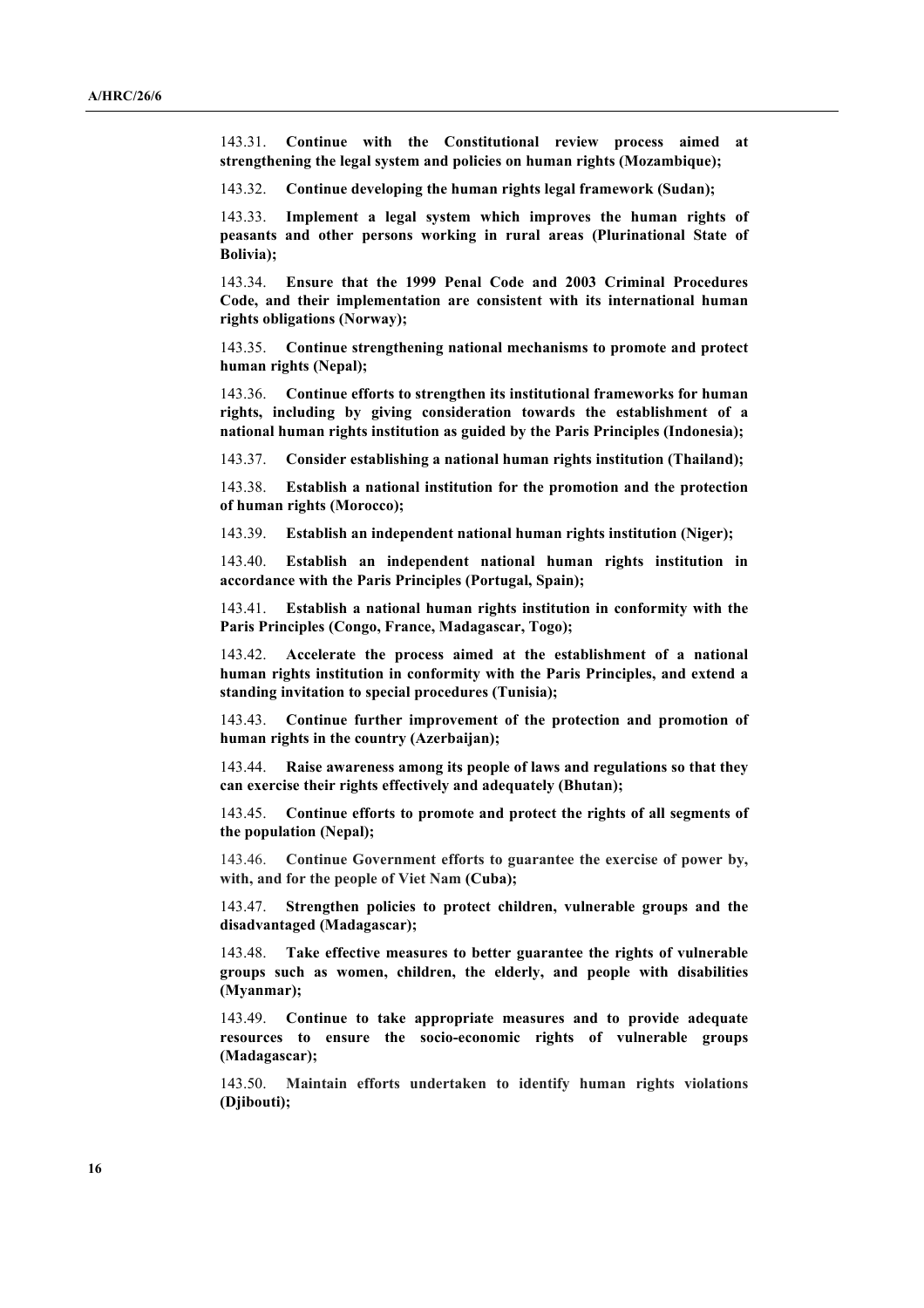143.51. **Continue measures aimed at enhancing the capacity of the national human rights mechanism (Uzbekistan);**

143.52. **Build the capacity of national institutions and mechanisms to promote and protect human rights in the implementation of international human rights instruments (Democratic People's Republic of Korea);**

143.53. **Better attract and facilitate the participation of socio-political organizations in the promotion and protection of human rights (Democratic People's Republic of Korea);**

143.54. **Build the capacity for officers whose work concerns protection of the rights of vulnerable groups, especially children and persons with disabilities (Democratic People's Republic of Korea);**

143.55. **Continue policies aimed at reducing inequalities in access to the full enjoyment of human rights by all social groups with paying special attention to women, children and persons with disabilities (Kazakhstan);**

143.56. **Continue to carry out the policy on the protection and promotion of human rights of vulnerable groups, including children, women, persons with disabilities, and elderly persons (Russian Federation);**

143.57. **Continue improving the living standards of poor persons and those living in remote areas to which access is difficult (Venezuela (Bolivarian Republic of));**

143.58. **Continue raising the awareness of the population through human rights education programmes (Mali);**

143.59. **Continue supporting human rights education at all level of the education system through the appropriate measures and content (Egypt);**

143.60. **Further enhance efforts to develop the human rights education system and to strengthen a culture of human rights (Uzbekistan);**

143.61. **Continue dissemination of and training on the Universal Declaration of Human Rights and other international human rights instruments (Venezuela (Bolivarian Republic of));**

143.62. **Continue work on introducing awareness-raising and educational programmes on human rights into the curricula of schools and universities and on organizing relevant programmes for civil servants (Belarus);**

143.63. **Strengthen human rights education to ensure that the population is better informed (Djibouti);**

143.64. **Increase education on human rights to raise public awareness and the capacity of relevant legal agencies to better ensure the rights and basic freedoms of the people within the nation's rule of law (Myanmar);**

143.65. **Strengthen human rights education by providing special programmes for law enforcement officials and the judiciary (Morocco);**

143.66. **Consider further cooperation with the international human rights monitoring mechanisms, including treaty bodies and Special procedures of the Human Rights Council (Turkmenistan);**

143.67. **Continue its cooperation with the High Commissioner for Human Rights, treaty bodies and special procedures mandate holders (Chad);**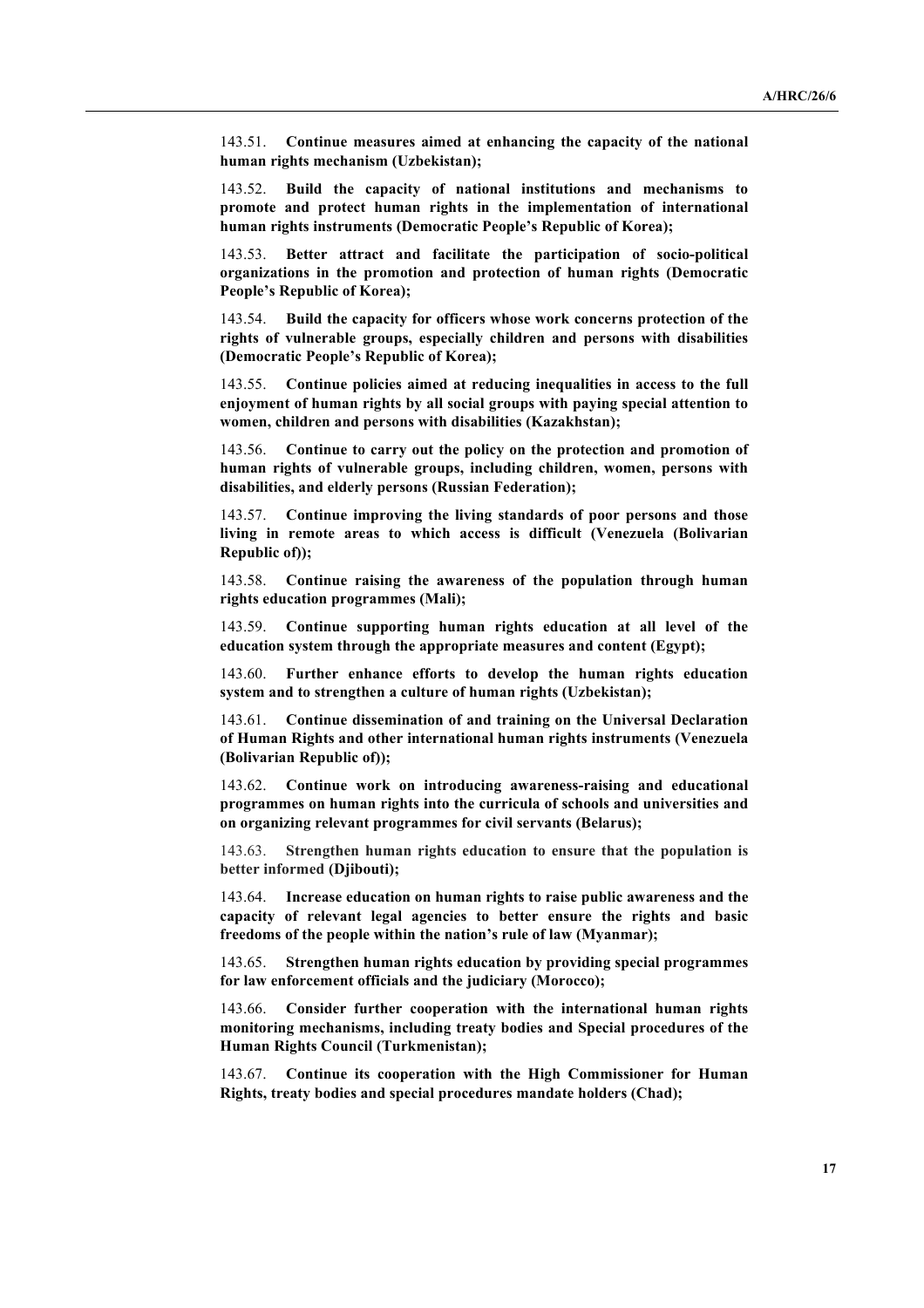143.68. **Further strengthen cooperation with human rights mechanisms, improve compliance with treaty body reporting mechanisms and consider accession to the First Optional Protocol to ICCPR (Poland);**

143.69. **Fully address recommendations and issues of concern raised by the Committee on the Rights of the Child with regard to child abuses and allocation of economic resources (Albania);**

143.70. **Consider extending a standing invitation to special procedures (Slovenia)/Consider extending a standing invitation to all special procedures of the Human Rights Council (Latvia);**

143.71. **Issue a standing invitation to special procedures (Austria)/Issue a standing invitation to all special procedures (Czech Republic, United Kingdom, Greece)/Extend a standing invitation to all thematic special procedures (Montenegro)/Extend an open invitation to all special procedures of the Human Rights Council (Uruguay);**

143.72. **Extend a standing invitation to all special procedures mandate holders as a sign of goodwill to cooperate fully with all human rights mechanisms (Germany);**

143.73. **Accept all outstanding and new requests from mandate holders to visit the country (Hungary);**

143.74. **Respond positively to the requests of the Special Rapporteur on the promotion and protection of the right to freedom of opinion and expression for a visit (Mexico);**

143.75. **Continue its active engagement with the United Nations human rights mechanisms for the protection and promotion of human rights (Azerbaijan);**

143.76. **Continue cooperation with all mechanisms of the Human Rights Council (Romania);**

143.77. **Work on strengthening international cooperation in the field of human rights (Turkmenistan);**

143.78. **Actively participate in the work of the Human Rights Council on the basis of dialogue and cooperation to contribute to enhancement of the capacity, effectiveness, transparency and objectivity of the Council (Pakistan);**

143.79. **Accelerate fulfilment of its voluntary commitments as a member of the Council, especially by increasing resources to ensure social security and welfare of its citizens as well as the rights of vulnerable groups (Brunei Darussalam);**

143.80. **Continue efforts in implementing its National Strategy on Gender Equality (Cambodia);**

143.81. **Further enhance people's awareness of gender issues (Cambodia);**

143.82. **Work on policies and strategies to enhance awareness on gender issues (Ethiopia);**

143.83. **Significantly increase efforts to raise awareness among its population of gender equality and non-discrimination of women and girls (Liechtenstein);**

143.84. **Eliminate all forms of discrimination against girls, and ensure gender mainstreaming in all anti-discrimination policies and programmes (Slovenia);**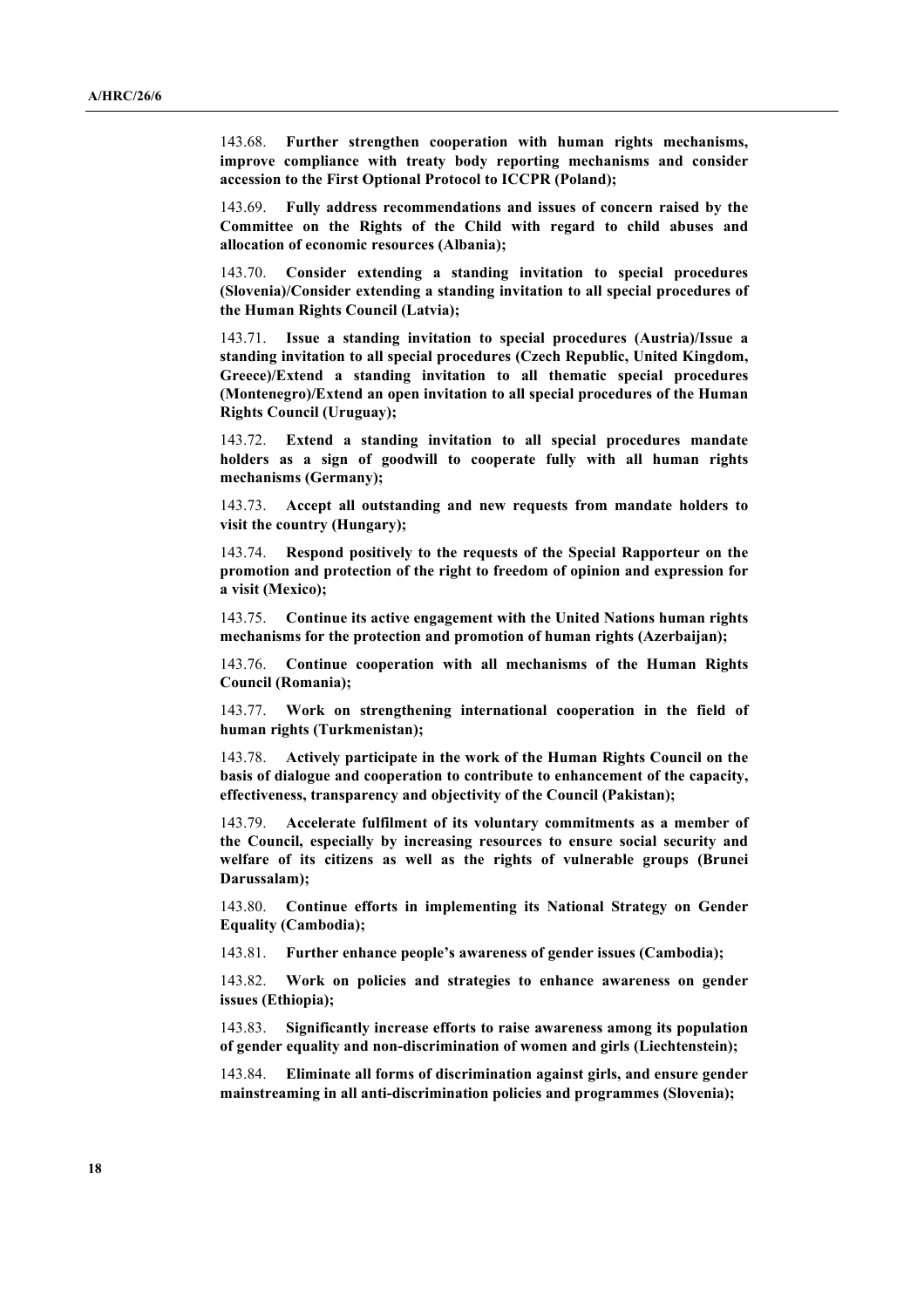143.85. **Further implement relevant measures to protect women's and children's rights to improve women's status in economic, social and family life, and to combat violence against women (China);**

143.86. **Continue implementation of policies to combat discrimination against people from disadvantaged groups, including providing them with access to social security, health services, education and housing (Serbia);**

143.87. **Combat discrimination against women through anti-trafficking legislation; by ensuring women's entitlement to land in the Land Law; and by curbing domestic violence and violations of reproductive rights (Netherlands);**

143.88. **Enact a law to fight against discrimination which guarantees the equality of all citizens, regardless of their sexual orientation and gender identity (Chile);**

143.89. **Continue to reduce offences subjected to the death penalty (Belgium);**

143.90. **Continue to work towards reducing the number of crimes subject to the death penalty (Namibia);**

143.91. **Reduce the number of crimes punishable by death by December 2014 (United Kingdom);**

143.92. **Reduce the list of crimes punishable by death penalty, in particular economic crimes and those linked to drugs, and examine the possibility of introducing a moratorium (Switzerland);**

143.93. **Further reduce the number of crimes carrying the death penalty and publish figures on death verdicts (Germany);**

143.94. **Consider at least further restricting the use of the death penalty only for the most serious crimes, as stated in article 6 of ICCPR with a view to soon adopting a de facto moratorium on executions (Italy);**

143.95. **Continue reform towards eventual abolition of the death penalty, including greater transparency around its use (New Zealand);**

143.96. **Consider abolition of the death penalty in the near future (Greece);**

143.97. **Consider establishing a moratorium on the death penalty (Ecuador);**

143.98. **Consider a moratorium on the death penalty with a view to its eventual abolition (Slovenia);**

143.99. **Consider a moratorium on the use of the death penalty with a view to its abolition (Namibia);**

143.100. **Consider imposing a moratorium on execution of death penalties while assessing the possibility of adopting the Second Optional Protocol to ICCPR aimed at the abolition of the death penalty (Brazil);**

143.101. **Continue to work towards abolition of the death penalty and consider adopting an immediate de facto moratorium (Portugal);**

143.102. **Reintroduce a moratorium on executions with a view to abolition of the death penalty (Czech Republic);**

143.103. **Establish a moratorium on executions with a view to removing the death penalty from its criminal statutes and ratify the Second Optional Protocol to ICCPR (Australia);**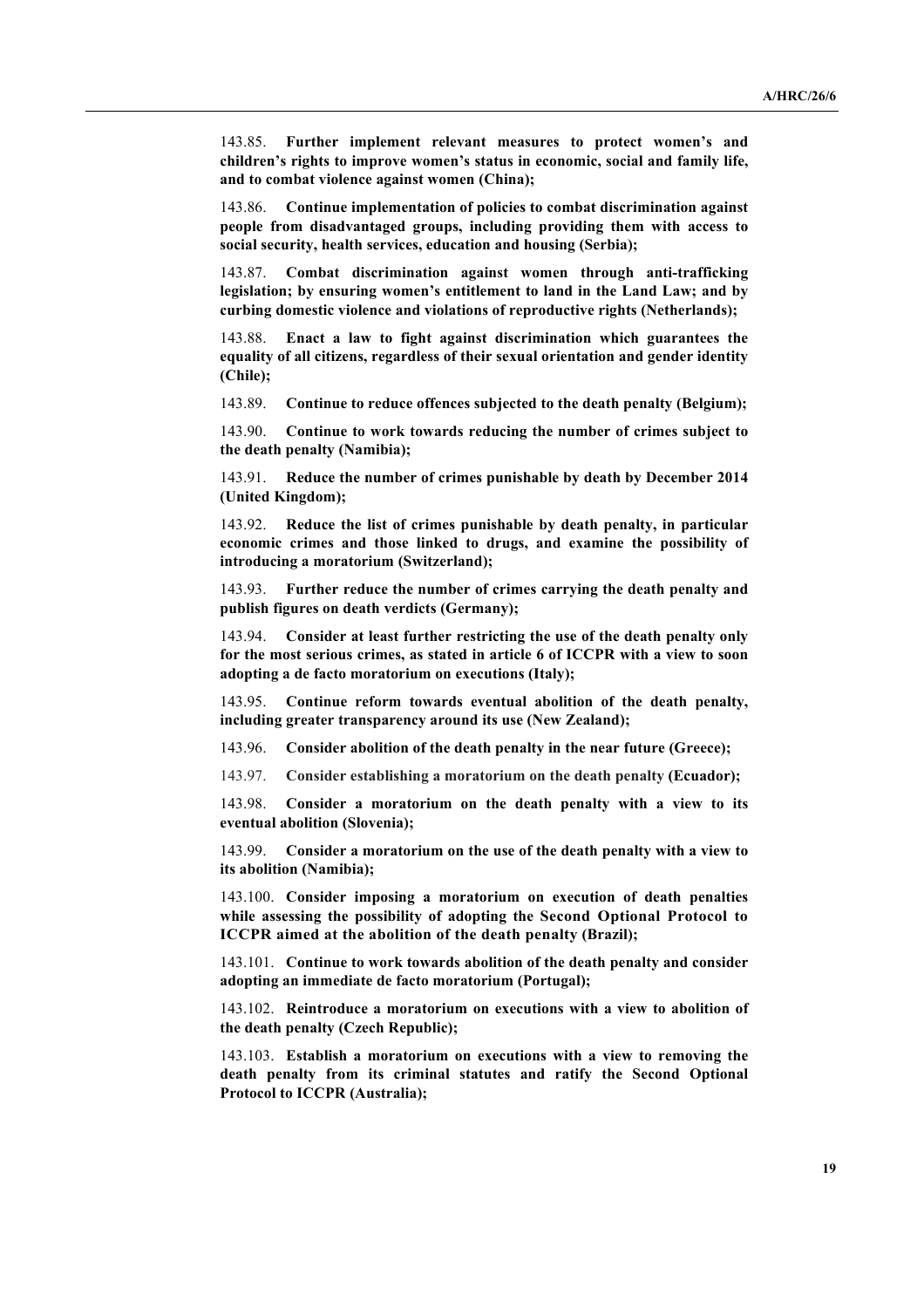143.104. **Establish a moratorium on the death penalty with a view to becoming a party to the second Optional Protocol to ICCPR, and continue with efforts to uphold all international human rights standards, including civil and political rights (Estonia);**

143.105. **Establish a moratorium on the use of the death penalty with a view to its abolition, and, in the meantime, ensure full compliance in all death penalty cases with international fair trial standards (Lithuania);**

143.106. **Establish a moratorium on executions with a view to abolishing the death penalty (France);**

143.107. **Establish an official moratorium on the use of the death penalty with a view to abolition (Montenegro);**

143.108. **Establish a moratorium on executions with a view to the total abolition of capital punishment (Belgium);**

143.109. **Institute a moratorium on the application of the death penalty (Togo);**

143.110. **Immediately adopt a moratorium on the death penalty as a first step towards its abolition (Austria);**

143.111. **Adopt an indefinite moratorium on the death penalty and commute current convictions to achieve its total abolition (Spain);**

143.112. **Declare a moratorium on the capital punishment; until that, promptly reduce the number of offences subject to death penalty and publish statistics about the use of death penalty in Viet Nam (Sweden);**

143.113. **Publish precise information on the identity and number of convicted persons currently on death row (Belgium);**

143.114. **Continue using its sovereign right to apply the death penalty as a tool of criminal justice in accordance with the proper safeguards specified under international human rights law (Egypt);**

143.115. **Take into account the opinions of the Working Group on Arbitrary Detention on the release of around 30 persons detained arbitrarily since the last UPR (Switzerland);**

143.116. **Implement the opinions of the Working Group on Arbitrary Detention on individuals and release the individuals concerned (New Zealand);**

143.117. **Immediately release all prisoners held in arbitrary detention and recompense them as requested by the Working Group on Arbitrary Detention (Germany);**

143.118. **Revise vague national security laws that are used to suppress universal rights, and unconditionally release all political prisoners, such as Dr. Cu Huy Ha Vu, Le Quoc Quan, Dieu Cay and Tran Huynh Duy Thuc (United States of America);**

143.119. **Ensure in law and in practice the protection of women against all forms of violence (Canada);**

143.120. **Strengthen the national system of investigating complaints of child abuse and neglect, eliminate violence against children, and establish policies to protect children from all forms of violence (Poland);**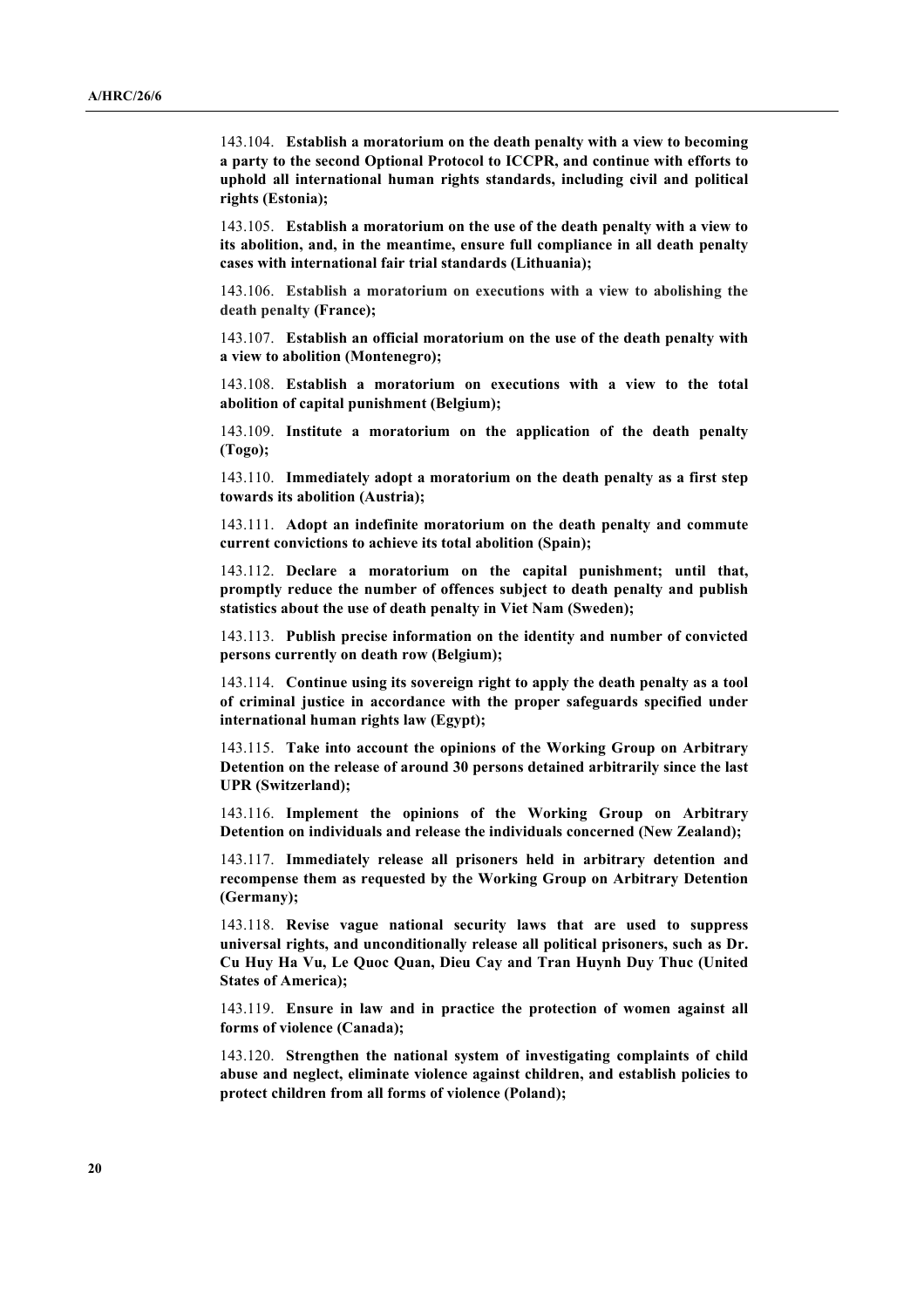143.121. **Develop alternative measures to deprivation of children's liberty and provide children with rehabilitation and reintegration programmes (Republic of Moldova);**

143.122. **Pursue efforts to combat human trafficking, especially of women (Yemen);**

143.123. **Continue to be actively engaged in regional human rights bodies, particularly those concerning the promotion and protection of the rights of women and combating trafficking in persons (Philippines);**

143.124. **Undertake measures targeted at vulnerable groups, particularly children, in order to prevent trafficking in human beings for labour and sexual exploitation (Republic of Moldova);**

143.125. **Intensify action against child prostitution, child trafficking and the use of children in the sex trade, in accordance with the 2011–2015 action plan against prostitution (Mexico);**

143.126. **Enhance support for the reintegration of victims of trafficking, especially women and children (India);**

143.127. **Expedite implementation of the reform of the judicial system and intensify within the system a culture of systematic respect of human rights (Cabo Verde);**

143.128. **Continue to take measures to secure the rule of law, including by establishing a criminal justice system that gives due consideration to human rights (Japan);**

143.129. **Continue to enhance the rule of law, the legal and judicial system and mechanisms in the country to promote and protect human rights (Malaysia);**

143.130. **Continue strengthening the judiciary based on the principles of the independence of judges and prosecutors and ensure equal access for all to the justice system (Serbia);**

143.131. **Pursue efforts in the field of judicial reform and upgrade laws to reflect the will and interest of all segments of society (Syrian Arab Republic);**

143.132. **Strengthen its judicial system and take effective measures to fight poverty (Angola);**

143.133. **Take the necessary measures to guarantee its citizens' right to equality before the law, to be presumed innocent until proven guilty, and to a fair and public trial, as well as the right to freedom from arbitrary arrest or detention (Canada);**

143.134. **Guarantee the right of all persons to a fair trial and, in particular, allow for the presence without restriction of observers at court hearings (Luxembourg);**

143.135. **Ensure that efficient procedures and responsive mechanisms for effective and equal access to lawyers are provided for at all stages of legal proceedings (Denmark);**

143.136. **Provide public information on the number of detention camps, including administrative detention centres for drug treatment set up by the police, the military and the Ministry of Labour, on the number of persons detained therein; as well as on all forms of work in which detainees are involved (Austria);**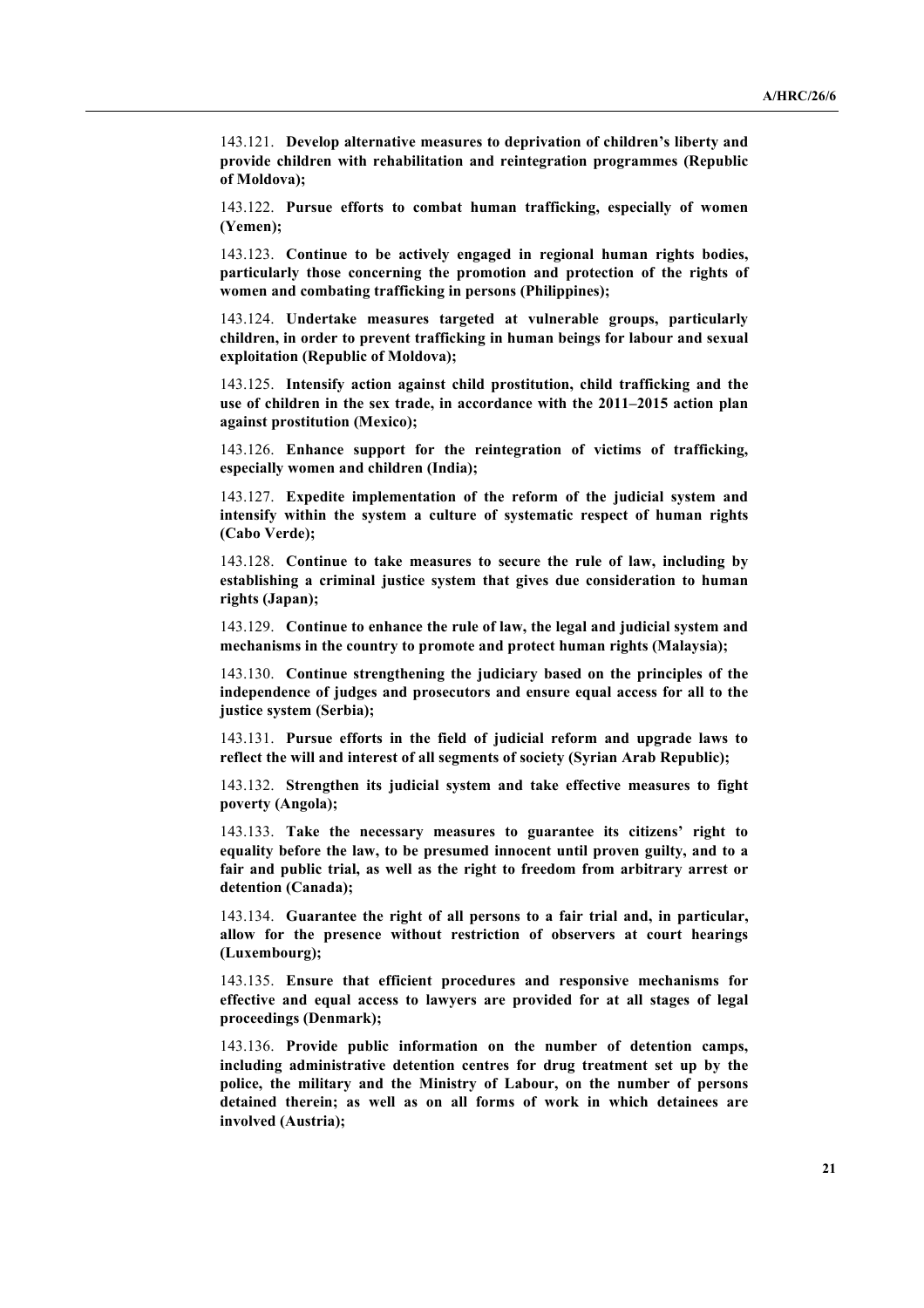143.137. **Guarantee the right to family visits and legal assistance, in particular during police inquiries (Switzerland);**

143.138. **Provide, in accordance with its obligations under international human rights instruments, effective protection for the family as the fundamental and natural unit of society (Egypt);** 

143.139. **Adjust the regulatory and legal framework to comply with international human rights standards in order to guarantee freedom of religion (Chile);**

143.140. **Continue its policies and programmes to promote religious tolerance and harmony in society (Singapore);**

143.141. **Encourage Viet Nam to continue to improve conditions of worship for all, enhance exchange of laws, and disseminate values of tolerance and peace with a view to developing principles of interfaith dialogue (United Arab Emirates);**

143.142. **Adopt further measures aimed at better guaranteeing freedom of religion, particularly by eliminating bureaucratic and administrative obstacles, which hinder the activities carried out by religious communities and groups (Italy);**

143.143. **Reduce administrative obstacles and registration requirements applicable to peaceful religious activities by registered and non-registered religious groups in order to guarantee freedom of religion or belief (Canada);**

143.144. **Further implement measures aimed at promoting freedom of expression and association and freedom of the media in line with the most advanced international standards (Italy);**

143.145. **Take all necessary action to respect and promote the right to freedom of expression, peaceful assembly and association in line with its international human rights obligations (Lithuania);**

143.146. **Actively promote steps to guarantee freedom of expression, as well as the freedom and independence of the press, including on the Internet (Japan);** 

143.147. **Ensure that Viet Nam complies with its international obligations regarding freedom of expression, religion and assembly (Belgium);**

143.148. **Allow bloggers, journalists, other internet users and nongovernmental organizations (NGOs) to promote and protect human rights specifically by ensuring that laws concerning the Internet comply with the freedom of expression and information (Netherlands);**

143.149. **Protect and guarantee respect for freedom of information and expression, particularly for journalists, bloggers and human rights defenders, and undertake a review of legislation governing the press to ensure its compliance with international standards (Luxembourg);**

143.150. **Take steps to amend its Penal Code to ensure that it cannot be applied in an arbitrary manner to prevent freedom of expression (Finland);**

143.151. **Repeal or amend ambiguous provisions relating to national security in the Penal Code to prevent those provisions being applied in an arbitrary manner to stifle legitimate and peaceful dissent, debate and freedom of expression (Denmark);**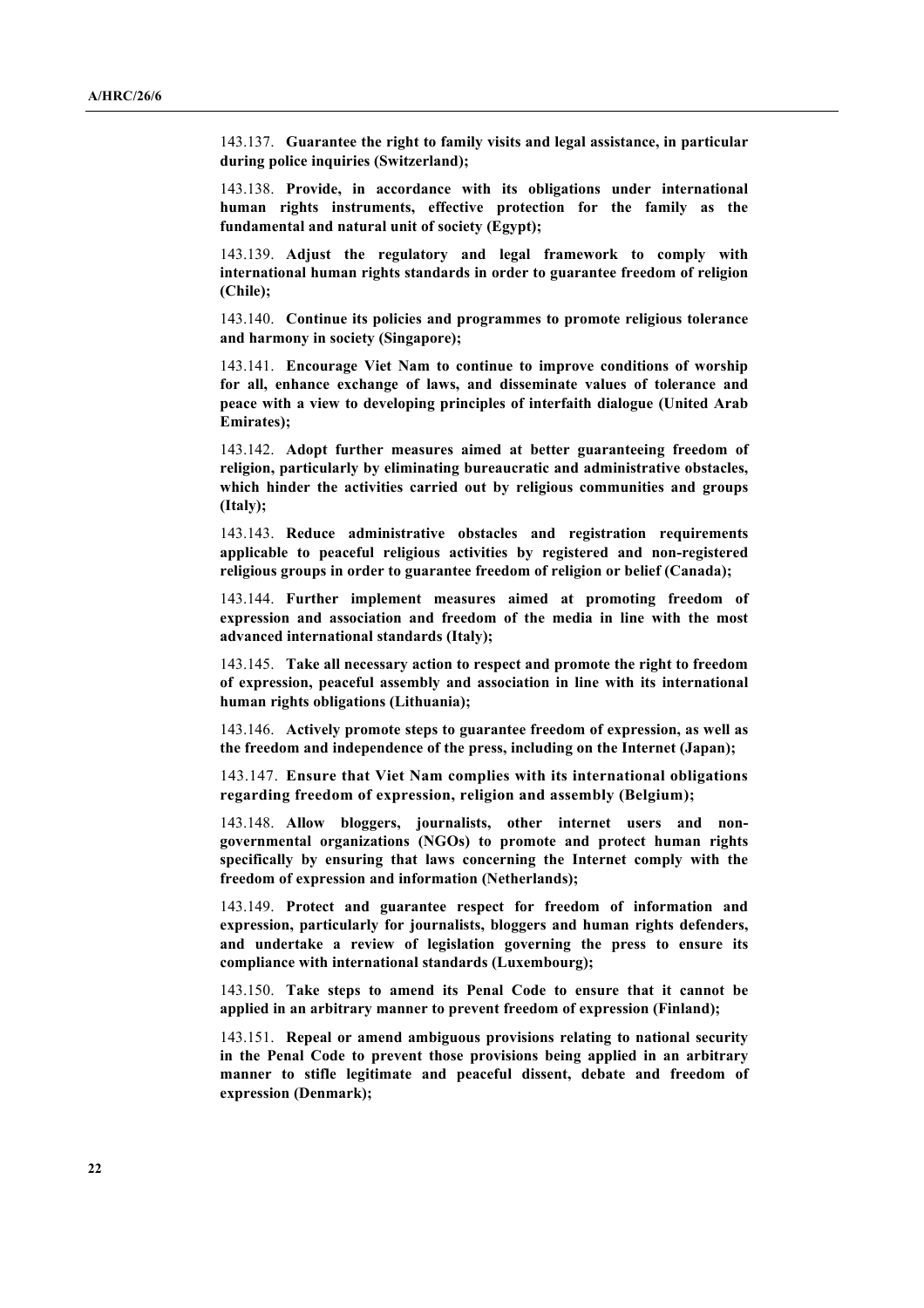143.152. **Repeal or modify the Penal Code relating to national security particularly Articles 79, 88 and 258, in order to prevent those articles from being applied in an arbitrary manner to impede freedom of opinion and expression, including on the Internet (France);**

143.153. **Protect freedom of expression both offline and online by bringing legislation such as Decrees 2 and 72 into compliance with international human rights law (New Zealand);**

143.154. **Revise "Decree 72" and "Decree 174" relating to the management, provision and use of the Internet, to ensure their consistency with international human rights obligations, and in particular with Articles 19, 21 and 22 of ICCPR (Ireland);**

143.155. **Ensure that Decree 72, concerning the management, provision and use of Internet services and information online, is implemented in a manner that does not limit individuals' rights to voice their opinions online (Finland);**

143.156. **Give space to non-state media, and that make Criminal Code Articles 79, 88 and 258 more specific and consistent with international human rights obligations on freedom of expression (Australia);**

143.157. **Amend the provisions concerning offences against national security which could restrict freedom of expression, including on the Internet, particularly articles 79, 88 and 258 of the Penal Code, to ensure its compliance with Viet Nam's international obligations, including ICCPR (Canada);**

143.158. **Take the necessary measures to protect freedom of expression and press freedom, including through the Internet (Brazil);**

143.159. **Undertake measures enabling unrestricted access and use of the Internet to all citizens and undertake measures to guarantee the freedom of opinion and expression to everyone, as well as the freedom of press and media in the country (Estonia);**

143.160. **Take measures to ensure the effective protection of the right to freedom of expression and information, as well as the independence of the media, and release all human rights defenders, journalists, and religious and political dissidents detained for the peaceful expression of their opinion (Czech Republic);**

143.161. **Guarantee the right to freedom of expression both offline and online, and bring Decree 72 into line with international human rights obligations (Austria);**

143.162. **Give individuals, groups and organs of society the legitimacy and recognition to promote human rights and express their opinions or dissent publicly (Norway);**

143.163. **Ensure that its legal framework allows for free and independent operation of national and international media in accordance with its international human rights obligations under ICCPR (Norway);**

143.164. **In line with its previous commitments, take all measures to ensure that freedom of expression, including on the Internet, is fully guaranteed in law and practice by bringing its legislation in line with the obligations of Viet Nam under ICCPR (Hungary);**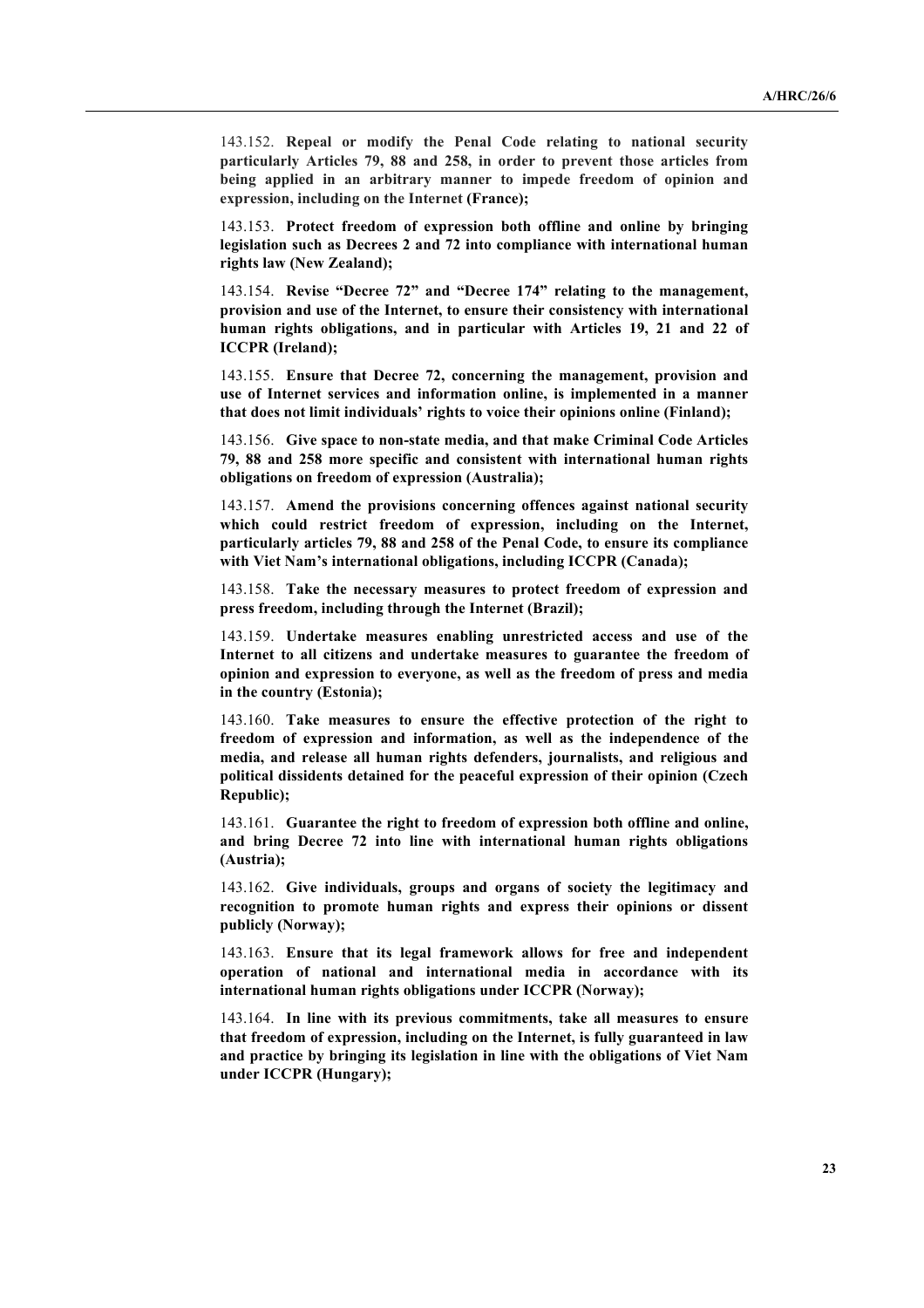143.165. **Create conditions favourable to the realization of freedom of expression, both online and offline, freedom of association, and freedom of religion and belief (Poland);**

143.166. **Ensure that freedom of expression is protected both offline and online and amend or remove vague provisions in the penal code, as well as new legislation to make sure that limitations on freedom of expression are strictly in line with ICCPR (Sweden);**

143.167. **Ensure a favourable environment for the activities of human rights defenders, journalists and other civil society actors (Tunisia);**

143.168. **Implement in a more effective manner the recommendations guaranteeing the right to freedom of expression (Chile);**

143.169. **Encourage strengthening of NGOs by promoting a legal, administrative and fiscal framework in which such institutions can be created and developed and perform their activities without any obstacles and with freedom of expression (Spain);**

143.170. **Maintain the momentum of development of the mass media, including the Internet, so as to protect freedom of expression (Pakistan);**

143.171. **Fulfil its obligation under ICCPR and fully guarantee the freedom of assembly and freedom of expression on the Internet as well as offline to all its citizens (Germany);**

143.172. **Take measures to ensure freedom of association, peaceful assembly and demonstration (France);**

143.173. **Facilitate the development of a safe and enabling environment for all civil society actors to freely associate and express their views by ensuring that national legislative provisions are not invoked to stifle legitimate and peaceful dissent (Ireland);**

143.174. **Take concrete steps to create a friendly environment for NGOs, including by easing their registration requirements (Czech Republic);**

143.175. **Enact laws to provide for and regulate freedom of assembly and peaceful demonstration in line with ICCPR (Australia);**

143.176. **Adopt measures to end prosecution of peaceful protesters (Greece);**

143.177. **Enhance equal political participation of its citizens, including by taking steps towards multi-party democracy (Czech Republic);**

143.178. **Deepen grass-roots democracy and better facilitate the right of the people to participate in the formulation and implementation of policies, such as the participation of political and social organizations in the field of human rights (Myanmar);**

143.179. **Undertake measures to enhance the participation of women in legislative, judicial and executive bodies (Pakistan);**

143.180. **Protect internationally recognized workers' rights and enforce laws prohibiting forced labour (United States of America);**

143.181. **Pursue efforts to create new job opportunities and to promote a legal framework for the labour market (Syrian Arab Republic);**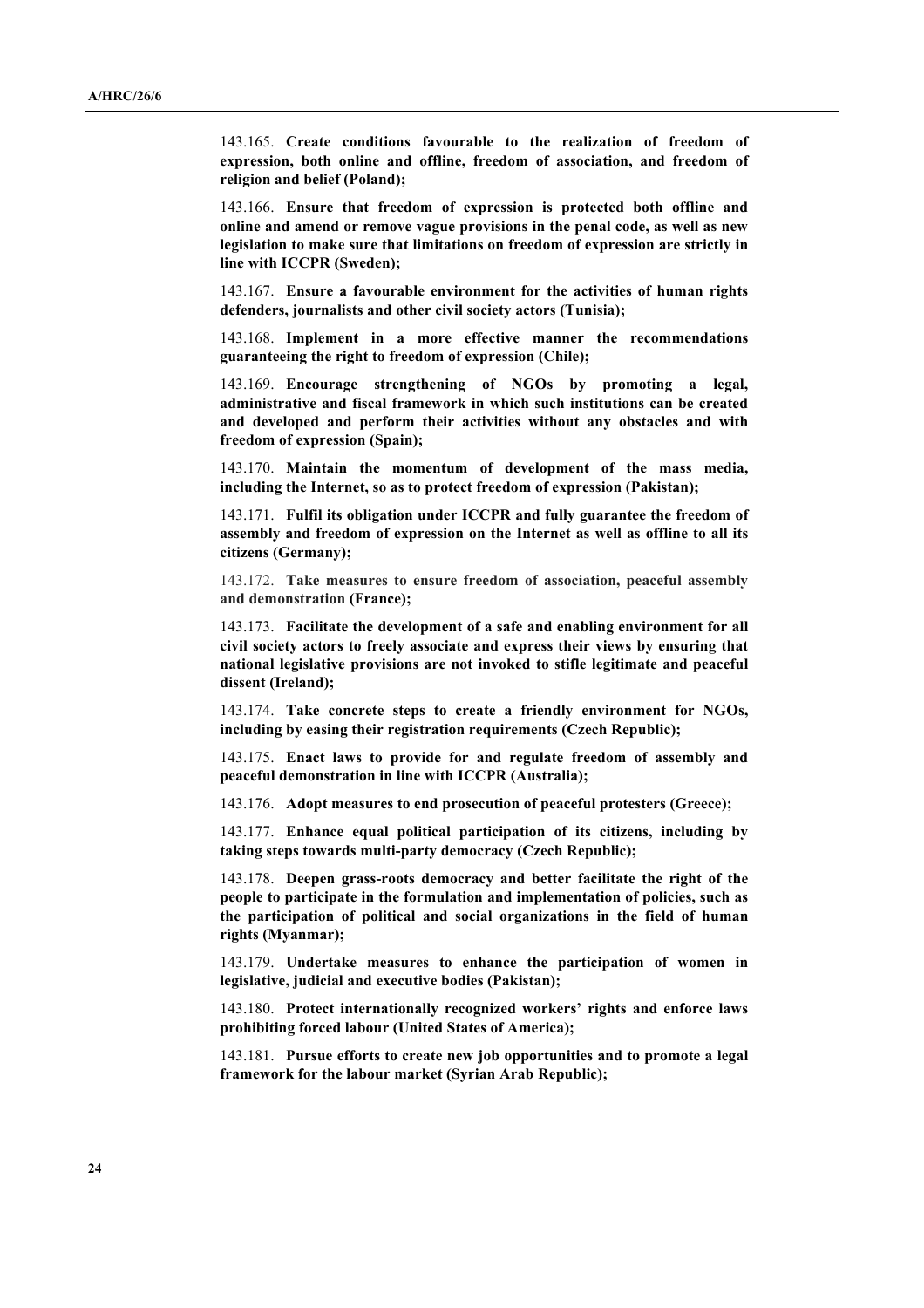143.182. **Study and develop a more effective and convenient public service system, especially in social insurance, education and training, health care and legal assistance (Timor-Leste);**

143.183. **Continue to make every effort to promote economic and social development, further increase the level of social security and better promote people's livelihood (China);**

143.184. **Increase resources from the State budget and mobilize more financial resources from international cooperation to implement policies on social security (Timor-Leste);**

143.185. **Improve access by disadvantaged groups to social security (State of Palestine);**

143.186. **Continue implementing policies and programmes to assist poor people, improve their standard of living and ensure their access to social services (Syrian Arab Republic);**

143.187. **Continue appropriate measures to ensure the realization of the socioeconomic rights of its people and to provide adequate resources for vulnerable groups facing economic challenges (Islamic Republic of Iran);**

143.188. **Continue its efforts to improve access to education, housing and health-care services (Singapore);**

143.189. **Focus on mitigating income inequalities, providing equal opportunities in education and employment, and improving social security and health services for all segments of the population (Turkey);**

143.190. **Continue to take measures to guarantee poverty reduction and universal access to health services and education (Cuba);**

143.191. **Extend the scope of health insurance coverage for poor families (Kyrgyzstan);**

143.192. **Exert greater efforts to further reduce the child mortality rate (Ethiopia);**

143.193. **Ensure education free of charge in practice (Kyrgyzstan);**

143.194. **Improve its efforts on educational reform towards a comprehensive education policy with a particular focus on vulnerable groups, including children, person with disabilities and minorities (Islamic Republic of Iran);**

143.195. **Further develop the quality of education and health-care policies in the country (Kazakhstan);**

143.196. **Further expand efforts to provide all its citizens with access to school and to ensure equal enjoyment of the right to education, and increase bilingual education programmes (Afghanistan);**

143.197. **Strengthen activities in favour of rural areas by focusing on education and on preventing disadvantaged children from dropping out of school (Senegal);**

143.198. **Continue increasing investment in education and health through its successful social policies (Venezuela (Bolivarian Republic of));**

143.199. **Continue intensifying efforts to provide high quality education and medical services to the population, including in remote rural areas (Belarus);**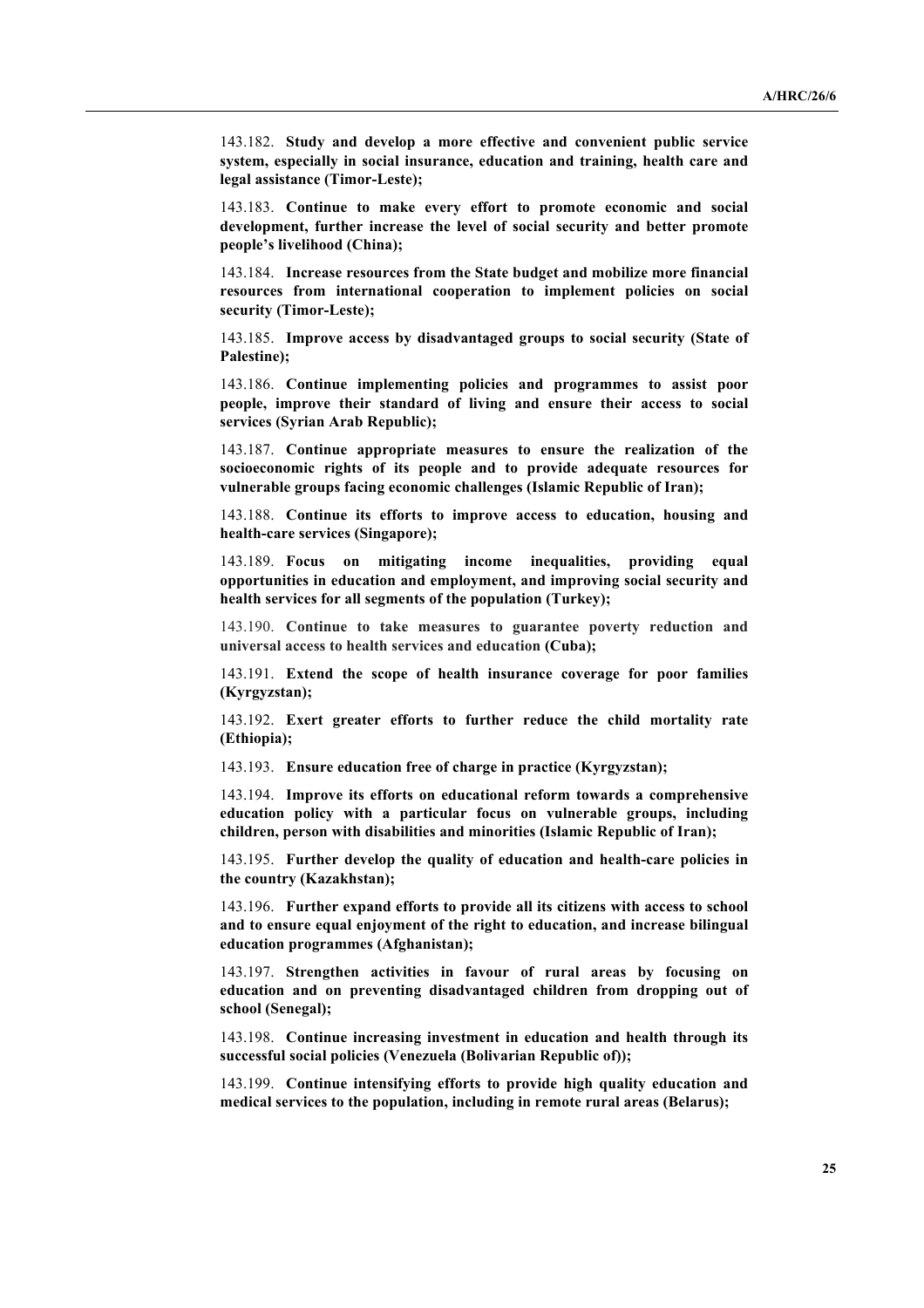143.200. **Continue its efforts to reduce inequality in education, particularly the quality gap in education between urban and rural areas (Bhutan);**

143.201. **Continue to improve access to education in rural areas (India);**

143.202. **Increase investments aimed at closing the quality gap between education in urban and rural, remote areas or those with ethnic minorities, as well as investments aimed at increasing education on the content of the Universal Declaration of Human Rights and core international human rights instruments (State of Palestine);**

143.203. **Continue to improve the quality of education in rural and mountainous areas, and consider increasing the subsidy allocated to education in those areas (Algeria);**

143.204. **Pursue efforts to overcome challenges relating to improvement of the quality of education and to close the gap between urban, rural and remote areas (Syrian Arab Republic);**

143.205. **Continue its efforts to ensure the rights of persons with disabilities, including through the finalization of the ratification of CRPD (Indonesia);**

143.206. **Continue efforts to adopt the requisite measures to enable people with disabilities, especially children, to have access to the necessary education and health care, and to combat any discrimination against them (Libya);** 

143.207. **Continue to step up measures aimed at eradicating discrimination and social prejudices against ethnic minorities and persons with disabilities (Argentina);**

143.208. **Continue efforts to promote and protect human rights of ethnic minorities (Ecuador);**

143.209. **Develop appropriate policies and measures to effectively support ethnic minorities (Islamic Republic of Iran);**

143.210. **Continue working on national programmes directed to protect the rights of the country's minorities (Nicaragua);**

143.211. **Undertake awareness-raising campaigns to change the mindset regarding persons belonging to ethnic minorities, and remedy the lack of a legislative framework designed to guarantee non-discrimination (Congo);**

143.212. **Take more adequate measures to provide education to ethnic minorities (South Sudan);**

143.213. **Ensure without delay effective protection of the rights of ethnic and religious minorities (Cabo Verde);**

143.214. **Respect the rights of ethnic and religious minorities and take the necessary measures to prevent and halt persecution, forced eviction and confiscation of their property (Mexico);**

143.215. **Combat poverty among migrant workers (Kyrgyzstan);**

143.216. **Continue in its endeavour to establish a broad-based, sustainable and participatory development framework to reach the disadvantaged groups of society (Ethiopia);**

143.217. **Adopt policies that will allow the active involvement of minority communities through consultation and participation in decision-making**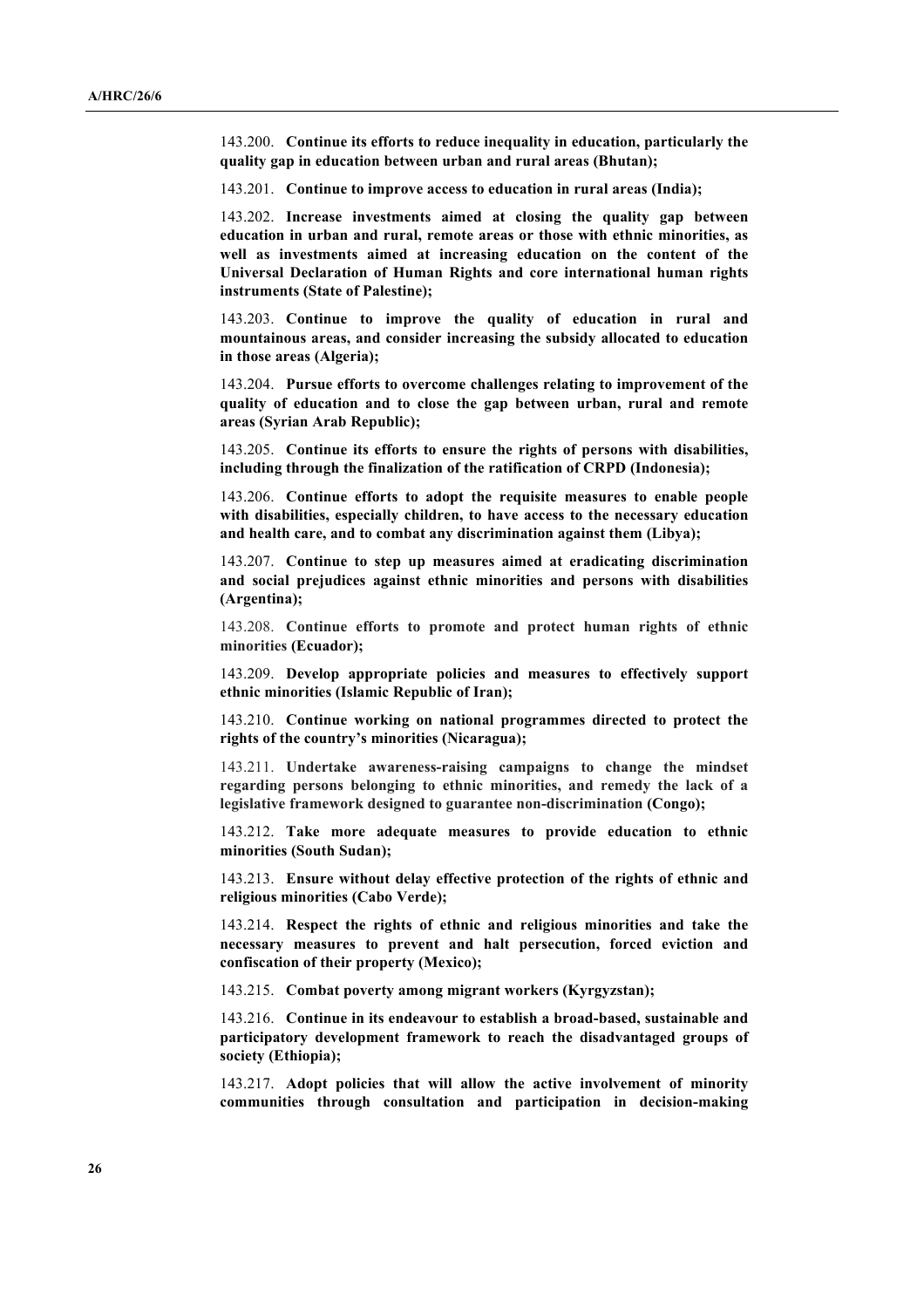**processes relating to areas affecting them, particularly on development issues (Namibia);**

143.218. **Continue development programmes, especially in rural areas (Oman);** 

143.219. **Continue promoting the participation of citizens in decision-making processes (Nicaragua);**

143.220. **Continue national poverty reduction efforts (Sudan);**

143.221. **Continue its efforts in a systematic way to ensure the eradication of hunger and extreme poverty (Greece);**

143.222. **Continue to take steps to gradually bridge the gap in the standard of living between urban and rural areas (India);**

143.223. **Take further measures to ensure equitable and sustainable poverty reduction giving particular attention to vulnerable groups, especially in rural areas (Sri Lanka);**

143.224. **Reduce the disparities in the quality of education between urban, rural, remote areas or areas inhabited by ethnic minorities (Morocco);**

143.225. **Share its successful experiences on poverty reduction, food security and the fight against epidemics (Venezuela (Bolivarian Republic of));**

143.226. **Explore the possibilities for technical support, for instance through the Working Group on Enabling and Protecting Civil Society of the Community of Democracies (Canada);**

143.227. **Participate actively in the international programmes of technical assistance and capacity-building in the field of human rights (Turkmenistan);**

144. **All conclusions and/or recommendations contained in the present report reflect the position of the submitting State(s) and/or the State under review. They should not be construed as endorsed by the Working Group as a whole.**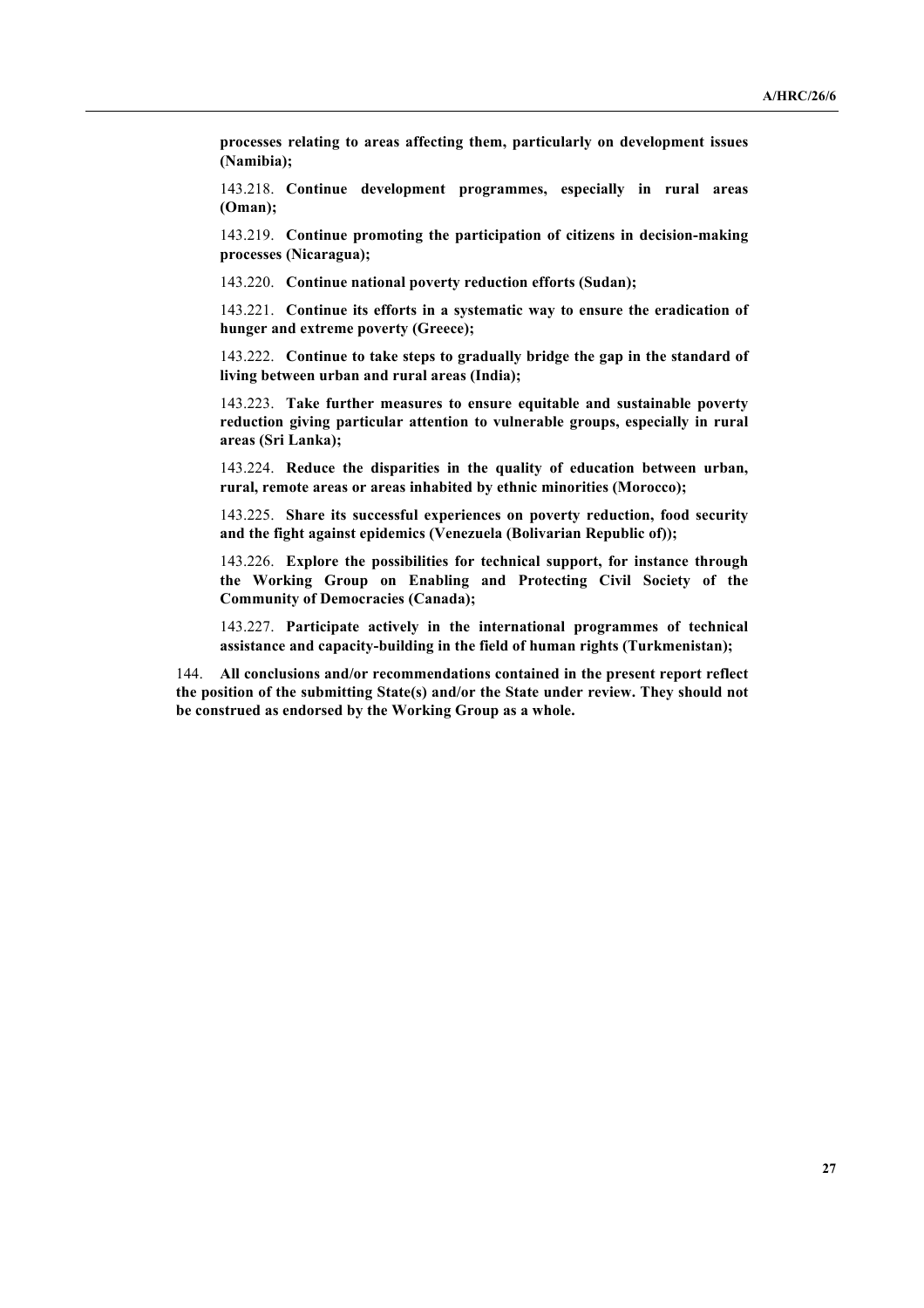# **Annex**

# **Composition of the delegation**

The delegation of Viet Nam was headed by Mr. Ha Kim Ngoc, Deputy Minister of Foreign Affairs and composed of the following members:

- Mr. Hoang Chi Trung, Director General of International Organizations Department., MOFA;
- Mr. Le Dinh Luyen, Chief of the Office of Steering Committee for Human Rights, MPS;
- Mr. Le Van Nghiem, Director General of Foreign Information Service, MIC;
- Mr. Nguyen Khanh Ngoc, Director General of International Laws Department., MOJ;
- Ms. Le Kim Dung, Director General of International Cooperation Department, MOLISA;
- Ms. Vy Xuan Hoa, Director General of International Cooperation Dept., Committee on Ethnic Minority Affairs ICEMA):
- Ms. Bui Thi Minh, Judge of Criminal Court of People's Supreme Courl;
- Mr. Nguyen Manh Trung, Deputy Director General, Foreign Information and International
- Cooperation Dept., Commission for Communication and Education of the Party Central Committee;
- Ms. Trinh Thi Thuy Hang, Deputy Director General of Internal Affairs Deptartment, Government Office;
- Mr. Vu Anh Quang, Deputy Director General, Dept., of International Organizations, MOFA;
- Ms. Tran Thi Minh Nga, Deputy Director General of Buddhism Department, Government Committee for Religious Affairs;
- Ms. Nguyen Yen Hai, Deputy Director General Foreign Economic Relations Department, MPI;
- Mr. Pham Binh Dam, Deputy Director General of National Translation Center;
- Ms. Pham Thi Kim Anh, Deputy Director General, Dept. of International Organizations, MOFA;
- Mr. Nguyen Thanh Huy, Desk Officer, Office of MOFA;
- Mr. Tran Chi Thanh, Desk Offrcer, International Organizations Dept., MOFA;
- Mr. Ngo Le Hoang Vu, Desk Officer, International Organisations Dept:, MOFA;
- Ms. Ha Thi Thanh Huyen, International Organisations Dept., MOFA;
- Mr. Vu Viet Hung, Desk Officer, National Translation Center;